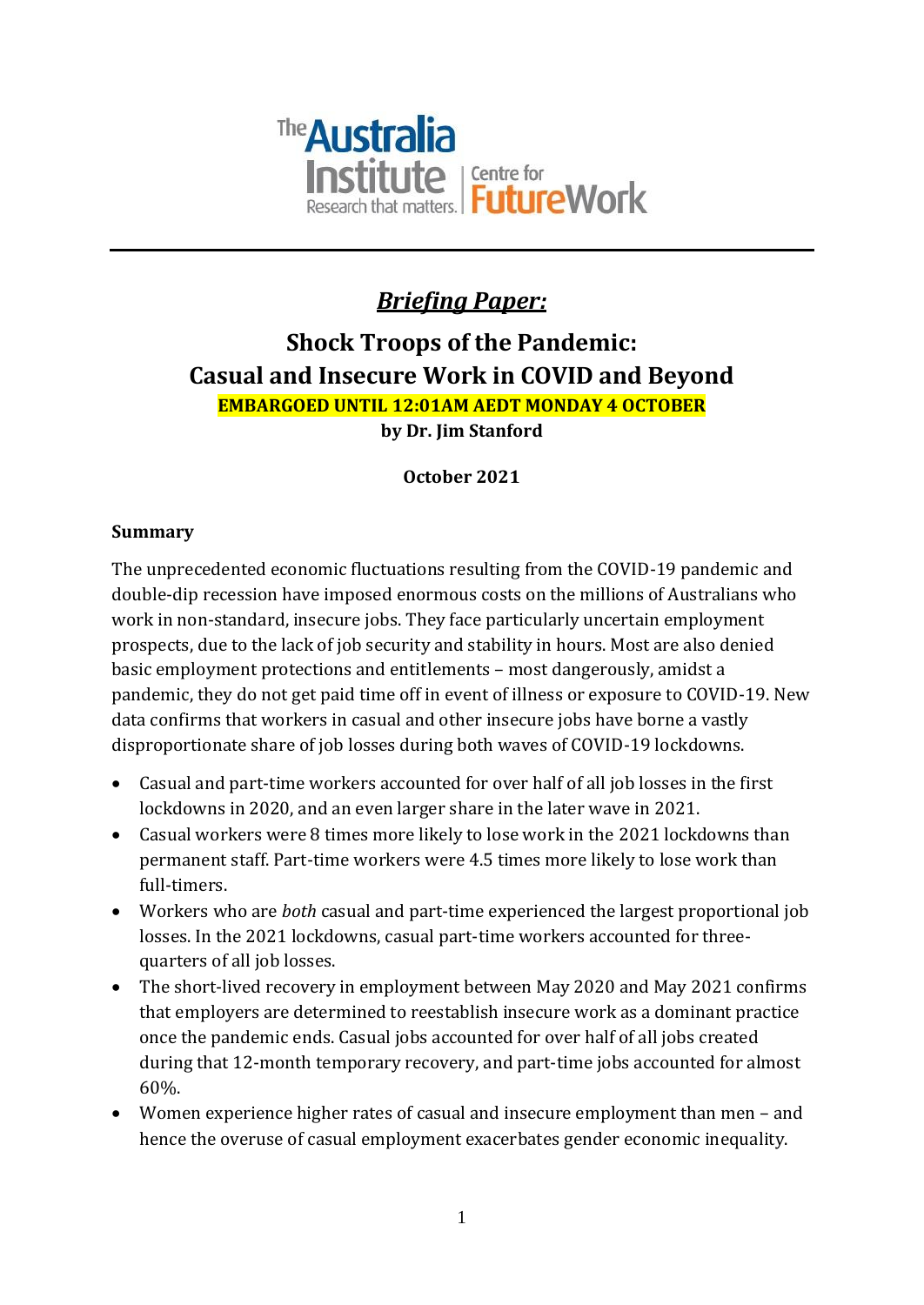- Recent legislative changes will reinforce the dominance of casual and insecure work in future employment growth. Amendments to the Fair Work Act have cemented employers' ability to use casual employment in any role they wish. Provisions allowing for conversion to permanent roles are highly constrained, with many exemptions; they will not have a significant impact on the incidence of casual employment. Meanwhile, casual conversion provisions in numerous Modern Awards are being weakened in line with these legislative changes.
- Contrary to the assumption that casual workers receive extra wages to offset their insecurity and lack of entitlements, median wages for casual staff are 26% lower than for permanent employees. Weekly earnings (reflecting inadequate hours of work as well as low hourly wages) are 52% lower.
- If casuals earned the same hourly wages as permanent staff, total wage payments in Australia would increase by \$30 billion per year. That would provide a badly-needed 3.5% boost to total wage and salary income – helping to repair eight consecutive years of record-low wage growth.

In addition to helping suppress wage growth, the overuse of casual and insecure work arrangements imposes many other costs on Australian families and society – including household financial stress, poor health and safety outcomes, and greater vulnerability to sexual assault and domestic violence. The failure of labour market policy to limit casual and insecure work, instead encouraging and facilitating its overuse, will undermine Australia's economic and social recovery from the pandemic for years to come.

#### **Workers in Insecure Jobs Bear Brunt of Latest Lockdowns**

Newly released ABS data confirm that workers in casual and other insecure positions are once again bearing a vastly disproportionate share of job losses resulting from the latest wave of lockdowns and closures in NSW, Victoria, and ACT.

In the three months from May through August 2021, as a new wave of lockdowns took hold, workers in casual positions (those without normal paid leave entitlements) lost 175,000 jobs.<sup>1</sup> That represents 72% of all job losses experienced across the overall labour market. Casual employment represented about 24% of all waged employment (excluding self-employment) when the 2021 lockdowns hit. Workers in casual jobs have thus been 8 times more likely than those in permanent positions to experience job loss so far during the 2021 lockdowns.

Workers in part-time jobs have also experienced a very high share of total job losses resulting from the continuing pandemic. 68% of all jobs lost between May and August were part-time positions. When the 2021 lockdowns hit, part-time work accounted for 32% of all employment in Australia. Part-time workers have been 4.5 times more likely to lose work in the latest lockdowns than those in full-time positions.

<sup>&</sup>lt;sup>1</sup> This analysis relies on quarterly ABS data (comparing May and August) because data on casual employment is not available on a monthly basis.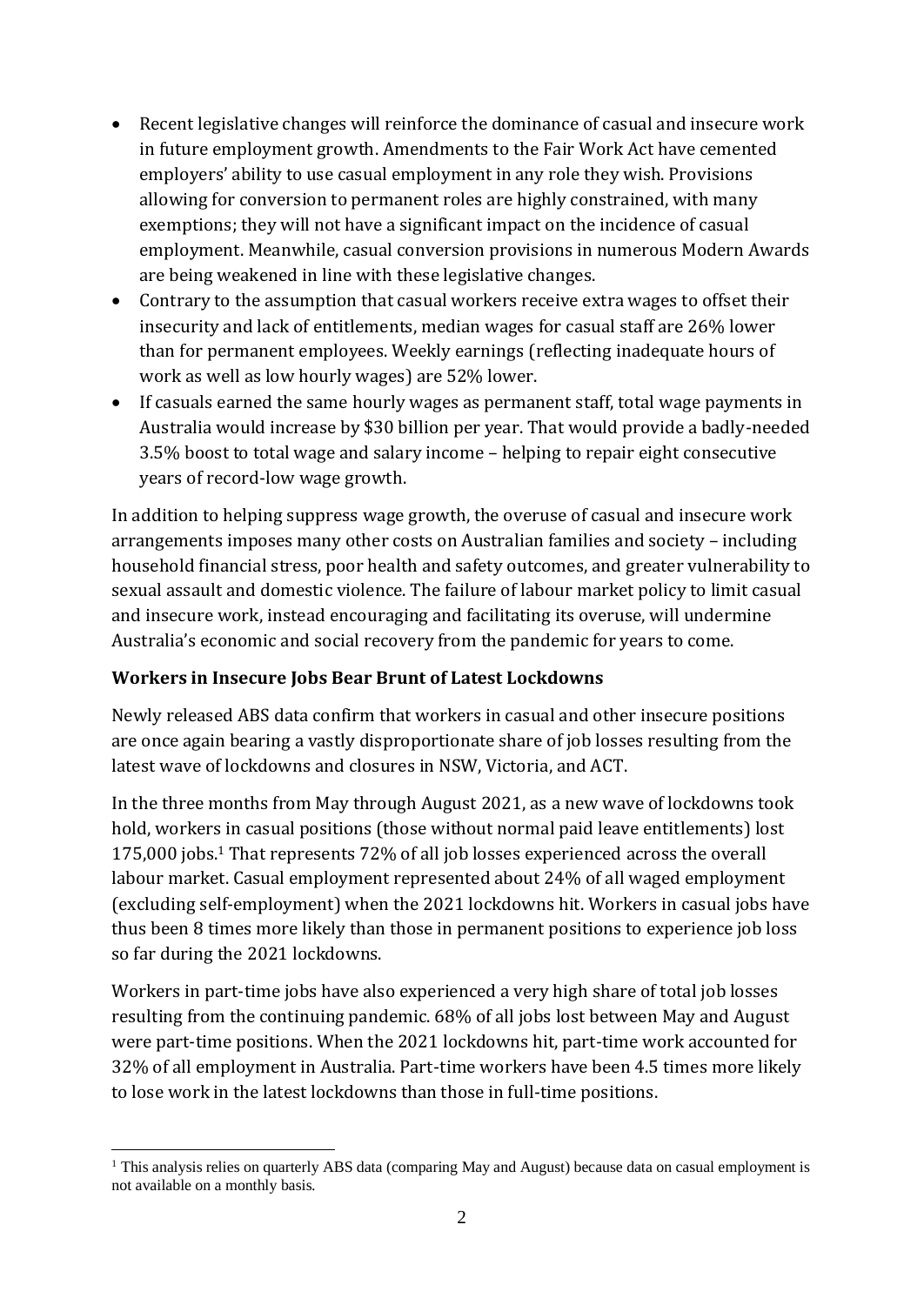| Table 1                                                                      |                   |                    |                         |  |  |
|------------------------------------------------------------------------------|-------------------|--------------------|-------------------------|--|--|
| <b>Insecure Work and Job Losses, Australia, May-August 2021</b>              |                   |                    |                         |  |  |
|                                                                              | Casual            | <b>Part-Time</b>   | <b>Casual and Part-</b> |  |  |
|                                                                              | <b>Employment</b> | Employment         | <b>Time Employment</b>  |  |  |
| <b>Share of Total</b>                                                        |                   |                    |                         |  |  |
| Employment,                                                                  | 23.6%1            | 32.2% <sup>2</sup> | 16.3%1                  |  |  |
| <b>May 2021</b>                                                              |                   |                    |                         |  |  |
| <b>Job Losses,</b>                                                           |                   |                    |                         |  |  |
| <b>May-August 2021</b>                                                       | $-174.5$          | $-166.0$           | $-182.3$                |  |  |
| (000)                                                                        |                   |                    |                         |  |  |
| <b>Share of Total Job</b>                                                    | 71.5%             | 68.1%              | 74.8%                   |  |  |
| <b>Losses</b>                                                                |                   |                    |                         |  |  |
| Source: Author's calculations from ABS Detailed Labour Force data, Table 13. |                   |                    |                         |  |  |
| 1. Share of waged employees. 2. Share of total employment.                   |                   |                    |                         |  |  |

Table 1 summarises the vastly disproportionate impact of the latest lockdowns on workers in relatively insecure forms of work. Job losses for workers in both casual and part-time positions were proportionately far larger than their share of pre-lockdown employment. The intensity of job losses was most severe in positions that were both casual and part-time. Over half of all part-time waged jobs in Australia are casual, and those jobs accounted for fully three-quarters of all job losses in the current wave of lockdowns.



**Figure 1. Insecure Employment Fluctuations During COVID-19**

Source: Author's calculations from ABS Detailed Labour Force data, Table 13.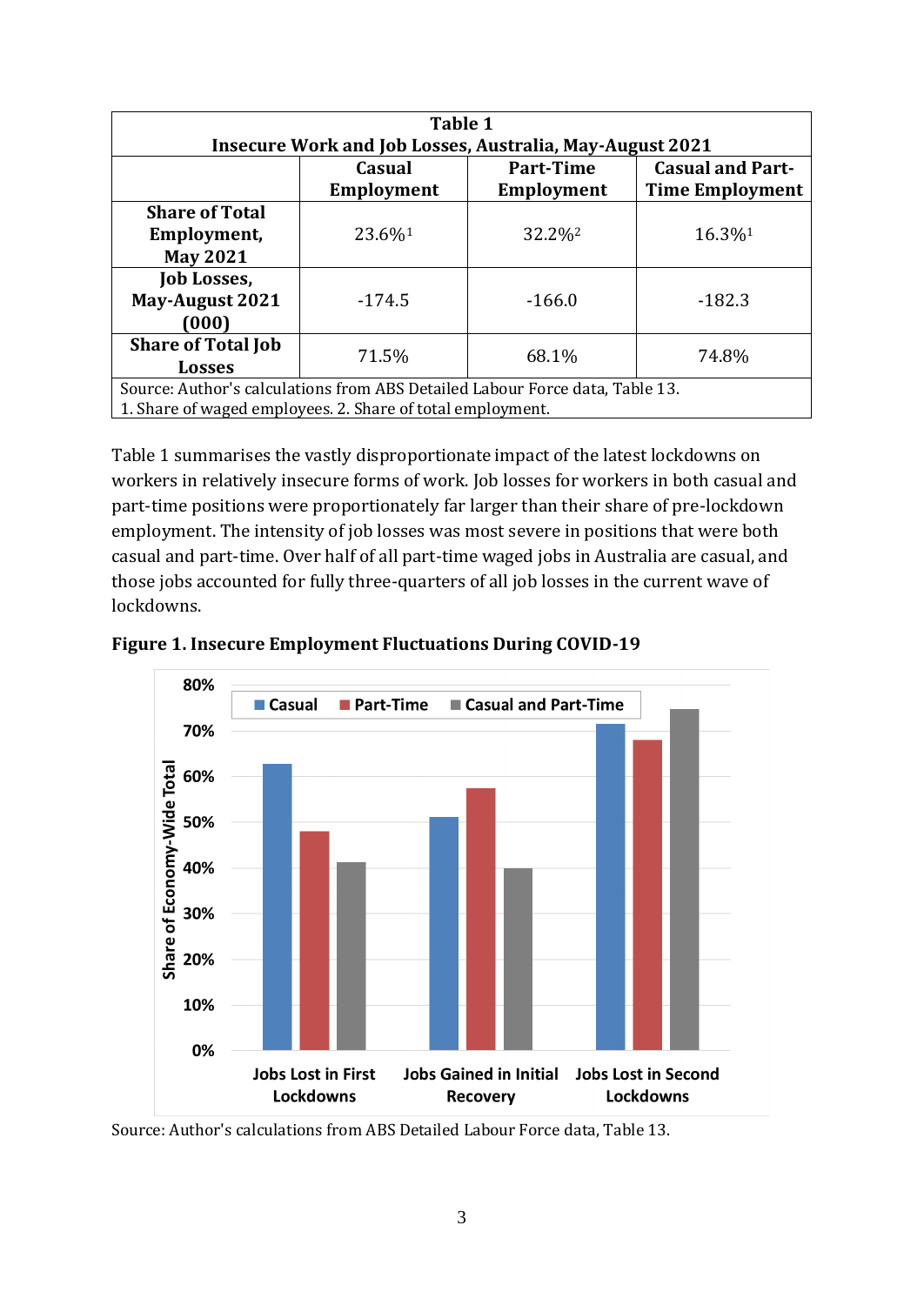The painful concentration of pandemic job losses among workers in relatively insecure positions continues a pattern established earlier in the COVID-19 crisis. In the first wave of lockdowns (experienced between February and May of 2020), casual and part-time positions also incurred the majority of job losses. As illustrated in Figure 1, casual jobs made up over 60% of all job losses in that first wave. Part-timers accounted for almost one-half of all lost jobs, while people in part-time casual jobs accounted for over 40% of job loss. In every case, the job losses experienced by workers in these insecure positions were highly disproportionate to their share in overall employment. As a result, the worst employment impacts of the pandemic were experienced by those already in relatively insecure, lower-income circumstances.

While workers in insecure positions suffered the largest job losses during the first downturn, casual and part-time work came storming back during the intervening period – when Australia's economy partially and temporarily recovered. Casual jobs accounted for over half of all jobs created in the 12-month opening between May of 2020 and May 2021. Part-time jobs similarly accounted for over half of all new jobs. This confirmed the determination of employers in Australia to reestablish insecure work as a dominant norm in Australia's labour market, despite the hardship caused by the pandemic.

But now, in a 'double dip' of employment resulting from renewed lockdowns, workers in insecure jobs are once again suffering the brunt of employment losses. Moreover, as indicated in Figure 1, the concentration of job loss among insecure workers has actually become even more severe as the pandemic has progressed.

In sum, workers in casual jobs and other forms of insecure work have been the 'shock troops' of Australia's response to COVID-19. Legions of casualties were incurred among these workers during the first round of lockdowns. Then they were thrown back into economic battle during the (short-lived) employment recovery – with insecure work accounting for the majority of new jobs created while the recovery lasted. Now their livelihoods are being shot down again in the new round of lockdowns.

The absence of integrated and comprehensive income supports for victims of this latest wave of lockdowns has only made matters worse for these workers, and others. In particular, without JobKeeper wage subsidies, employers move more quickly than in the first lockdowns to shed staff – rather than keeping them on the payroll (with government support) even if business conditions would not otherwise justify it. And the premature elimination of the Coronavirus Supplement, replaced by inconsistent, inadequate, and harder-to-access disaster payments, ensures that workers who have lost their job (many for the second time) will suffer more economic distress and dislocation than in the first wave of lockdowns.

Indeed, the Commonwealth government has now indicated that even those inadequate supports will be quickly removed once states reach arbitrary and unscientific 'benchmarks' for mass vaccination. Treasurer Josh Frydenberg described the phase-out of these income supports as follows: "The social security system will support eligible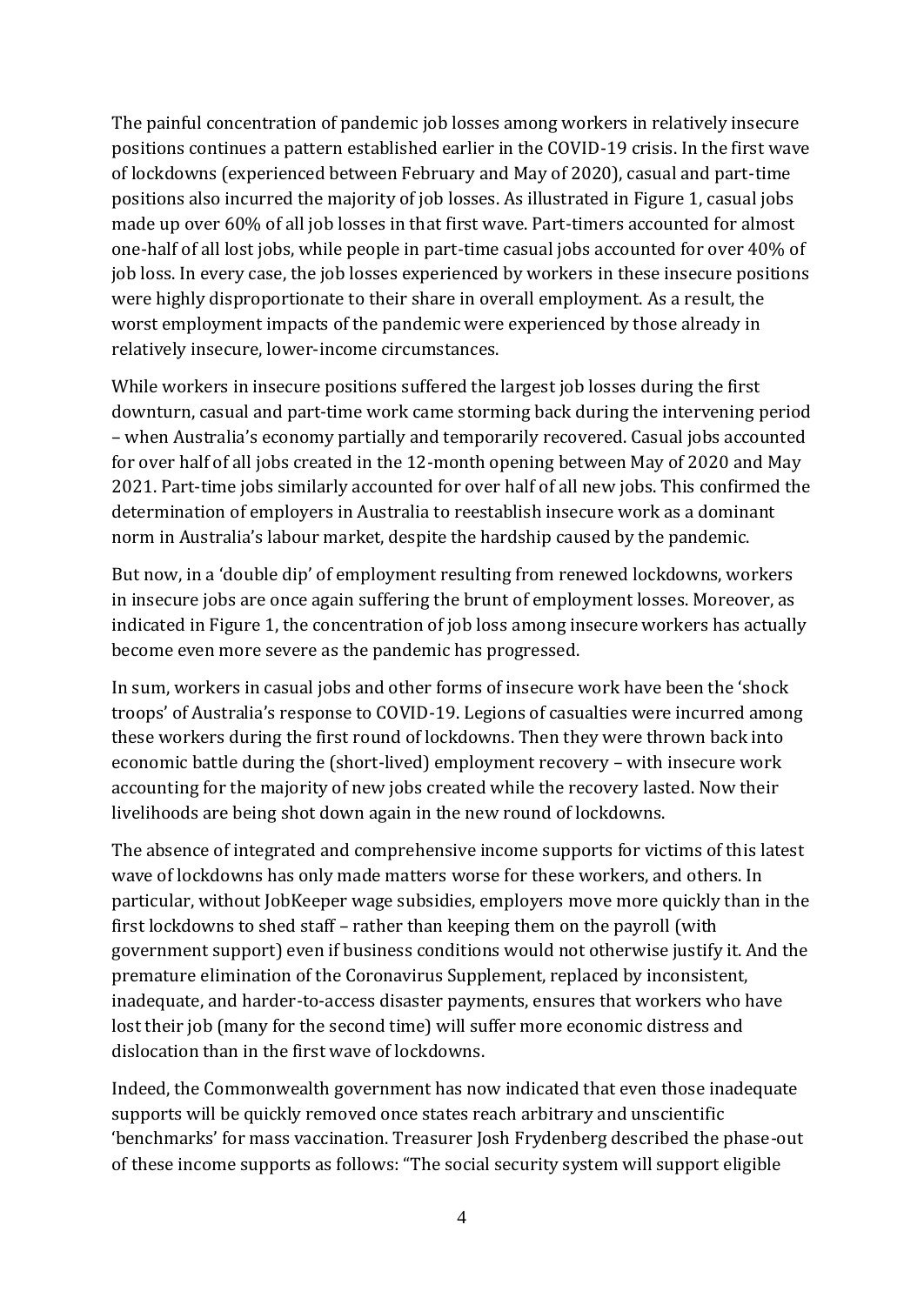individuals back into work." <sup>2</sup> That is a euphemism for using reduced income supports to compel people back into jobs that may not be safe. The experience of other countries still experiencing widespread COVID-19 contagion despite high rates of vaccination clearly indicates the pandemic is far from over – and the need to support individuals who are not working, including those staying home to protect their health and the public's, is still pressing.

It is well known that there was a clear overlap between the widespread use of casual employment arrangements, and the enhanced risk of community spread of COVID-19. Casual and insecure employment directly contributed to the exposure of Australian communities to this devastating disease. For example, many casual and part-time workers must balance multiple jobs, each providing limited and irregular hours of work, in order to cover their living costs. But during a pandemic, workers in these situations are more likely to spread the virus to multiple workplaces – threatening the health of their colleagues, customers, or clients. During the short-lived recovery between the 2020 and 2021 waves of lockdowns, the number of Australians holding multiple jobs swelled by 39% in 12 months. By June, just as the new COVID-19 outbreaks began to accelerate, 6.5% of employed Australians held multiple jobs – the highest in history.<sup>3</sup>

Secondly, because they lack access to paid sick leave, casual workers face economic pressure to continue working even if they should isolate.<sup>4</sup> The correlation between casual employment and community spread of COVID was demonstrated on multiple occasions – including through outbreaks associated with casual employment practices in quarantine hotels, security services, ground transportation, and hospitality. This experience illustrates that casual work is not just a danger to the well-being of workers holding these positions; it also poses a significant threat to public health.

#### **Casual Employment and Future Economic Recovery**

Australia's labour market system offers unique freedom to employers to engage workers in a variety of insecure work arrangements, including (but not limited to) casual employment.<sup>5</sup> Advocates of these practices would likely suggest that the pattern of extreme volatility described above – in which insecure jobs were eliminated in large numbers when COVID-19 first struck, then quickly recreated when the economy reopened, then destroyed again during the 2021 lockdowns – confirms the utility of these types of employment. Echoing the perspective made infamous by former Finance Minister Mathias Cormann, the ability to quickly hire and fire workers in line with day-

[2/?utm\\_source=Adestra&utm\\_medium=email&utm\\_campaign=Morning%20News%20-%2020210929.](https://thenewdaily.com.au/news/2021/09/29/covid-lockdown-update-wednesday-2/?utm_source=Adestra&utm_medium=email&utm_campaign=Morning%20News%20-%2020210929) <sup>3</sup> Author's calculations from ABS Labour Account.

<sup>2</sup> See *The New Daily*, "COVID: Disaster support cuts, another regional lockdown – and now fears for Brisbane," 29 September, [https://thenewdaily.com.au/news/2021/09/29/covid-lockdown-update-wednesday-](https://thenewdaily.com.au/news/2021/09/29/covid-lockdown-update-wednesday-2/?utm_source=Adestra&utm_medium=email&utm_campaign=Morning%20News%20-%2020210929)

<sup>4</sup> Permanent part-time workers have limited access to paid sick leave, proportional to their regular hours of work – but even that may be inadequate to support workers needing to isolate for weeks at a time.

<sup>&</sup>lt;sup>5</sup> The links between casual work and other forms of insecure work are discussed further below.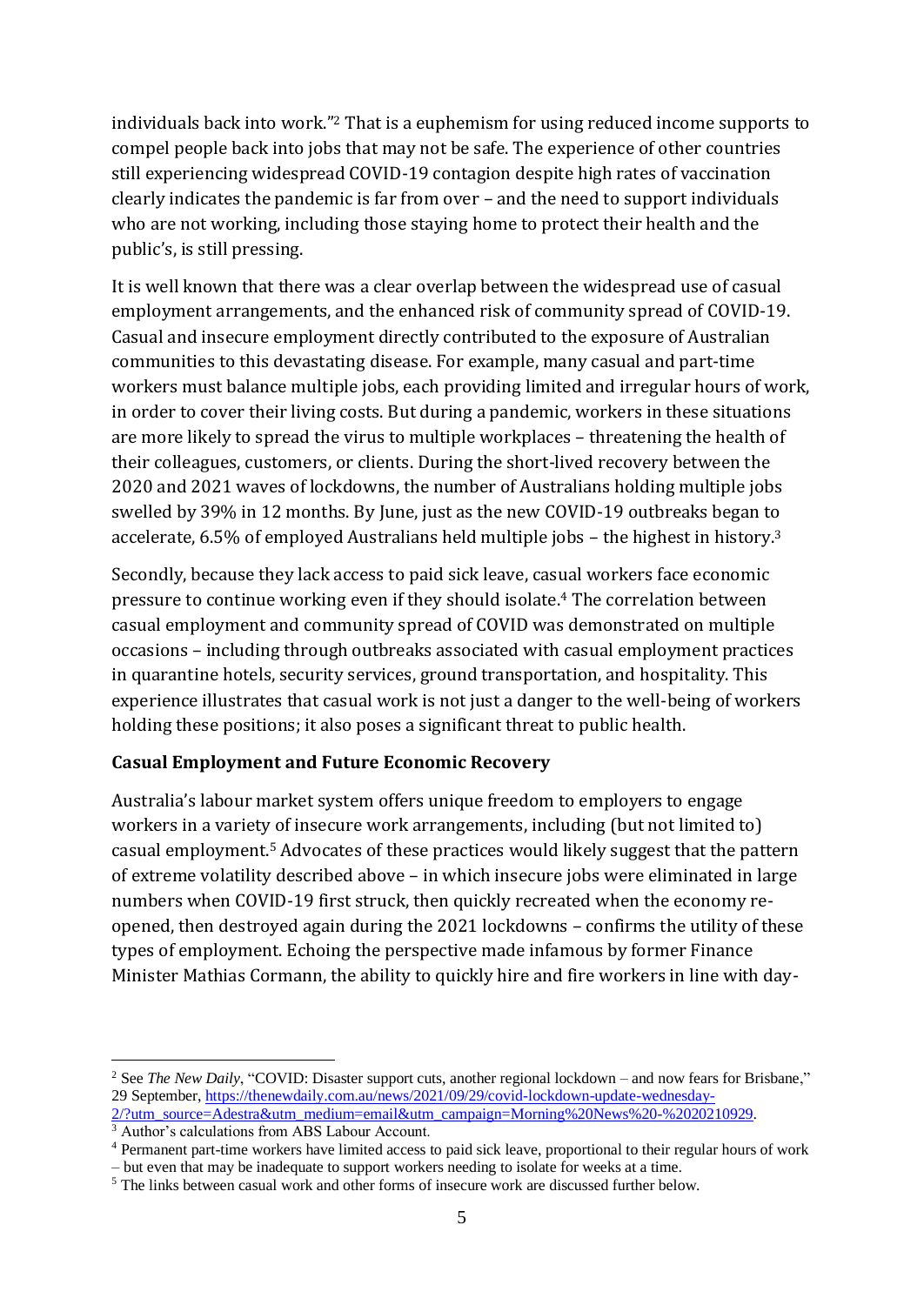to-day business conditions is, in fact, a 'design feature' of casual and insecure work.<sup>6</sup> From the perspective of employers, this is precisely the point of insecure employment: to allow employers to access a hyper-flexible supply of labour, on a just-in-time basis, which can be upsized or downsized quickly and costlessly in line with changing business conditions. The fact that each hour of casual labour is also much cheaper for employers than average wages for permanent staff (as detailed below) further enhances the incentive for employers to use this arrangement.

However, the concentrated economic, social and public health consequences of such large, rapid, and disproportionate volatility in employment suggest that this 'design feature' imposes substantial negative consequences on those on the receiving end of this flexibility – and on society as a whole. Because job losses were so concentrated among workers in relatively insecure, low-wage positions, the extreme fluctuations in insecure employment experienced over the last year have had a strongly disequalising impact on Australian labour market outcomes. Job losses were experienced disproportionately by those with relatively low and insecure incomes to start with. In contrast, those Australians with relatively secure and better-paying jobs – especially those who could relocate their work to home – experienced smaller if any economic losses. The overall impact is a widening of inequality, and growing concentration of the consequences of unemployment (including lost incomes, loss of housing, family instability, mental health challenges, and other side-effects) among those that can least afford it.

The rapid rebound in casual employment during the year-long partial economic rebound (from May 2020 through May 2021) indicates that structures of precarious employment were quickly rebuilt as soon as the economy began to re-open. In fact, the surge in casual jobs during that year (with over one-half million casual jobs created in 12 months) represented the largest and fastest expansion of casual employment in Australia's history. That surge contradicted employers' overstated complaints about legal uncertainty resulting from previous court rulings regarding the obligation of employers to pay annual leave, personal leave, and other normal entitlements to longterm casual employees whose work patterns were stable and sustained.<sup>7</sup> The supposed uncertainty resulting from those cases did not inhibit a very rapid expansion of casual employment as the economy re-opened after the first lockdowns.

In any event, that legal uncertainty was mostly erased with the implementation (in March 2021) of amendments to the Fair Work Act, which liberalised the use of casual employment under a new statutory definition. Casual employment, in essence, is any

<sup>6</sup> Mr. Cormann spoke of the downward flexibility of wages as a 'deliberate design feature' of Australia's neoliberal labour market policies, in seeking to explain the historic weakness of wages in the years after 2013; see John Quiggin, "Ultra low wage growth isn't accidental. It is the intended outcome of government policies," *The Conversation*, 17 March, 2019.

<sup>7</sup> The key cases involved labour hire firm WorkPac and two long-term casual workers (Skene and Rossato). For a summary, see *Workplace Express*, "Employers reel from casuals ruling, as expert extols conversion," 21 May, 2020.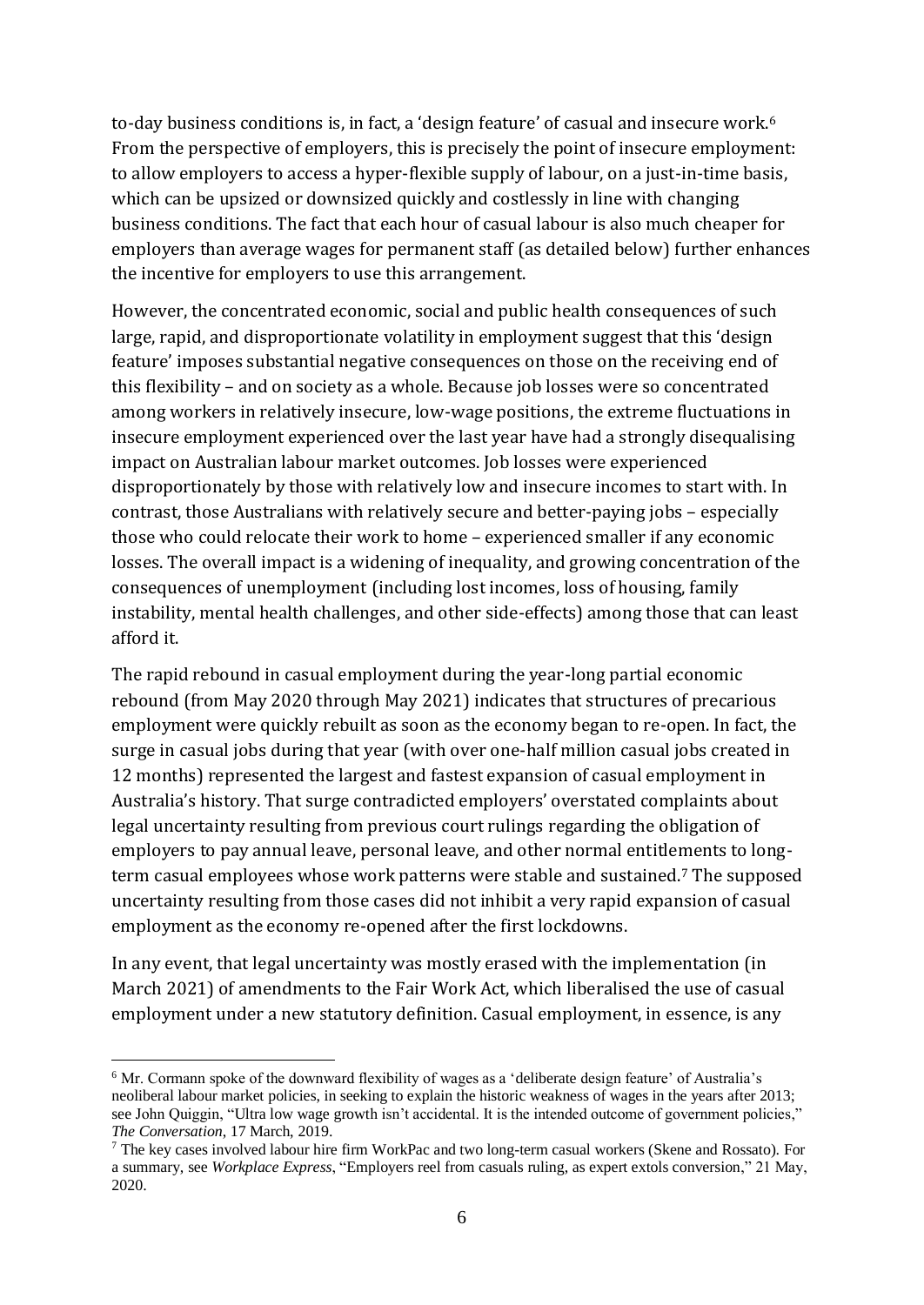position which employers define as casual (that is, with no guarantee of continuing engagement), and which is filled by a worker on that contractual basis. In a masterpiece of circular reasoning, a casual job is any job that an employer deems to be casual. Employers would have just begun to incorporate that new freedom into their hiring strategies when this latest wave of COVID-19 lockdowns hit Australia, beginning in NSW but then spreading to Victoria and the ACT. Insecure jobs (including casual positions) are once again in the line of fire; and because casual jobs absorb such a disproportionate share of total job losses, this arithmetically implies that during this downturn a smaller share of remaining employment is casual.<sup>8</sup>

However, it seems fairly certain that once the pandemic is finally over and the economy re-opens on a sustained basis, casual employment will once again lead the recovery in employment – just as it did after the first lockdowns. Indeed, the significant change in the legal foundation for casual employment, with statutory recognition of employers' right to contractually deem any job as a casual position, will only accelerate this trend.

Part of the package of amendments to the Fair Work Act implemented in March consisted of provisions establishing an obligation on employers to offer long-term casual employees an opportunity to convert to permanent status. Employers were granted a six-month period to prepare for this provision, and so notices of eligibility (or lack thereof) are just now being distributed to many employees. This has raised the question of whether casual work might now be replaced by permanent positions. For several reasons, these conversion provisions, which were inserted into the legislative package to win support for the overall bill in the Senate, will not likely lead to any significant reduction in the incidence of casual employment:

- Small business (with less than 15 employees) are excluded from this obligation. These firms account for about 20% of all waged employment,<sup>9</sup> and a larger share of casual employment.
- To qualify for an offer of conversion, a casual worker must have worked with their current employer for at least 12 months. That excludes close to half of casual workers.<sup>10</sup>
- To qualify for an offer of conversion, a casual worker must also have worked a stable shift pattern for at least the previous 6 months. That excludes another large portion of casual employees (even those who meet the previous conditions).
- Even if all the preceding conditions are met (which will qualify only a minority of all casual workers), employers can still refuse to offer casual conversion on a wide range of easily-satisfied 'reasonable grounds.' Workers in casual positions

<sup>&</sup>lt;sup>8</sup> The share of casual employment in all waged employment fell from 23.6% in May 2021 to 22.5% in August – just as it fell (temporarily) during the first lockdowns.

 $9^9$  See ABS Employee Earnings and Hours, Data Cube 1.

<sup>&</sup>lt;sup>10</sup> Geoff Gilfillian, "COVID-19: Impacts on Casual Workers in Australia: A Statistical Snapshot," Research Paper Series, 2019–20, Parliamentary Library,

https://parlinfo.aph.gov.au/parlInfo/download/library/prspub/7262636/upload\_binary/7262636.pdf.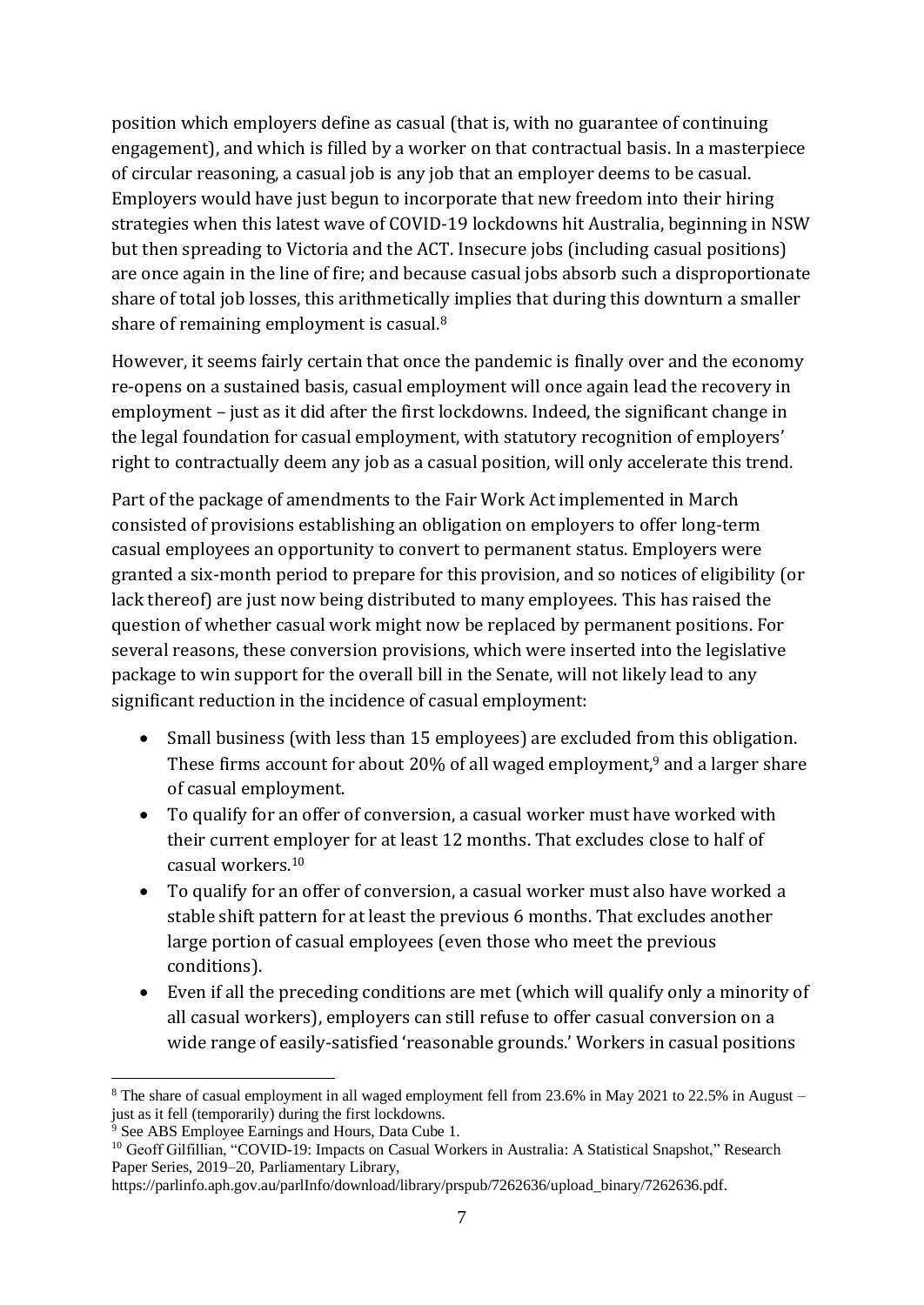who wish to challenge such a refusal can have the dispute conciliated through the Fair Work Commission and/or commence legal proceedings in federal court, federal circuit court, or an eligible state or territory court. The time and expense involved in those options will be daunting to most workers in casual jobs – not to mention the reasonable fear that challenging their employers in this manner could undermine their already-shaky job security. No binding arbitration procedure is available to enforce these casual conversion opportunities, and even proving to a court that an employer should offer permanent status does not guarantee subsequent employment security.

• For all these reasons, few casual workers will qualify for conversion offers. Even those that do will likely face financial barriers to accepting permanent work. As explained below, for several reasons casual employees earn far less than permanent staff; the apparent requirement in many Awards to pay 'loading' to compensate for their insecurity and lack of entitlements does not, in practice, translate into higher wages. Despite that unequal starting point, most employers will nevertheless seek to cut the pay of employees who opt for permanent status. This creates a no-win quandary for casual workers: either put up with insecurity and lack of regular entitlements (such as paid sick leave), or try to survive on even lower wages.

In light of these barriers, it is clear that conversion to permanent status through these provisions will be a rare event. Moreover, coincident with the roll-out of this new conversion system, the Fair Work Commission has also opted to roll back existing casual conversion opportunities that were already contained within many Modern Awards (including manufacturing and hospitality). In twelve of those awards, workers could previously apply for conversion after 6 months of tenure; that will now be postponed to 12 months, consistent with the new provisions of the Fair Work Act.<sup>11</sup> The overwhelming impact of the March 2021 changes in the Fair Work Act, therefore, will be to *increase* the incidence of casual employment. The right of employers to hire on a casual basis, even into stable long-lasting positions, has been explicitly protected. A potential obligation to pay accrued annual and other types of leave to long-term casual employees has been retroactively abolished.<sup>12</sup> Previous, more accessible provisions for casual conversion that existed in numerous Modern Awards are being weakened. And the *quid pro quo* for all these changes is a highly restricted system of notification and offer that provides ample opportunities for employers to avoid conversion to permanent status if they prefer casual arrangements.

<sup>&</sup>lt;sup>11</sup> See *Workplace Express*, "Bench makes draft casual conversion rulings for key awards," 14 September, 2021, [https://www.workplaceexpress.com.au/nl06\\_news\\_selected.php?selkey=60464.](https://www.workplaceexpress.com.au/nl06_news_selected.php?selkey=60464)

 $\frac{12}{12}$  The potential liability on firms arising from previous federal court decisions on long-term casuals was estimated as high as \$39 billion; see David Marin-Guzman, "High Court to hear casual 'double dipping' case," *Australian Financial Review*, 26 November, 2020[, https://www.afr.com/work-and-careers/workplace/high](https://www.afr.com/work-and-careers/workplace/high-court-to-hear-casual-double-dipping-case-20201126-p56i9r)[court-to-hear-casual-double-dipping-case-20201126-p56i9r.](https://www.afr.com/work-and-careers/workplace/high-court-to-hear-casual-double-dipping-case-20201126-p56i9r)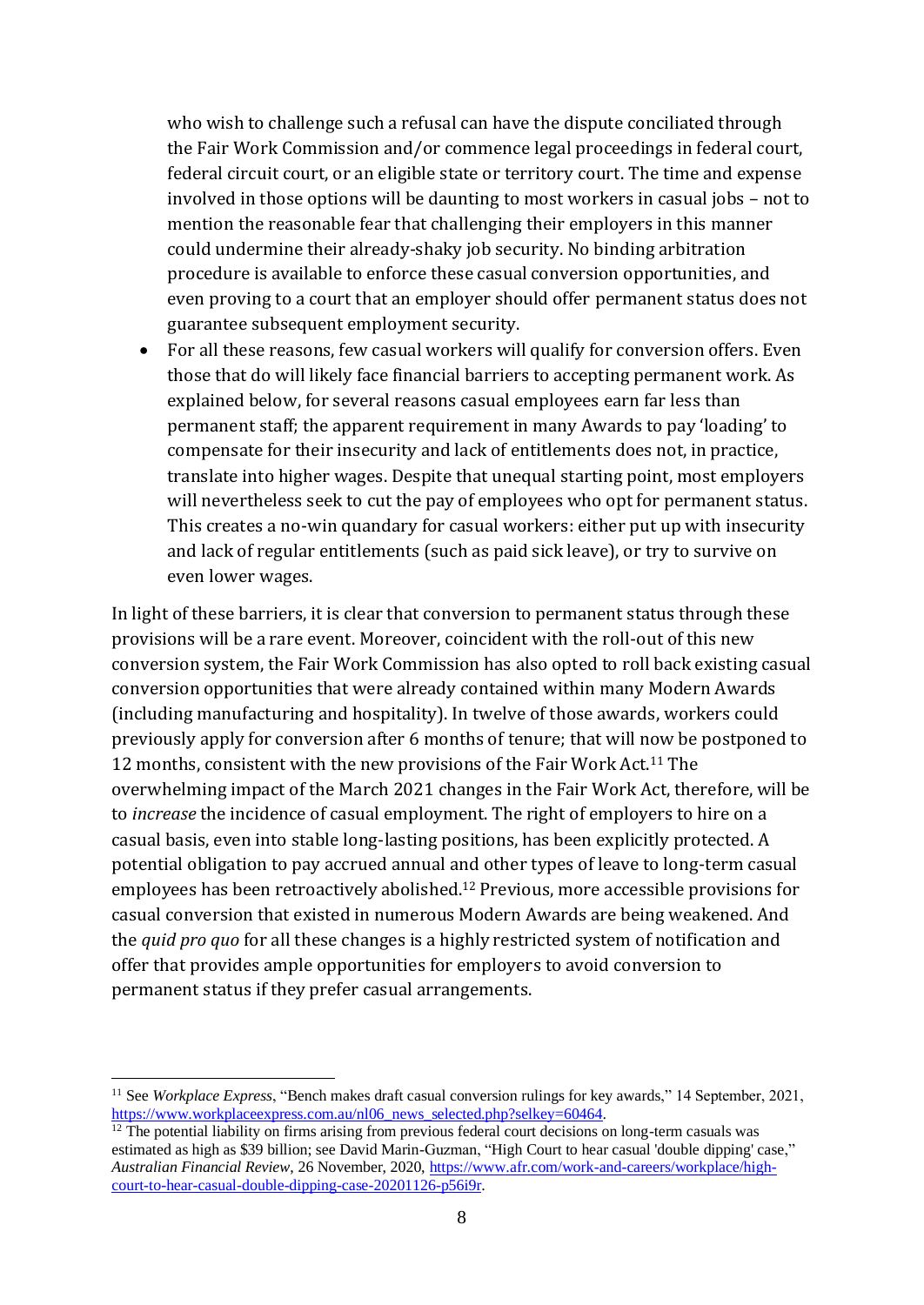Under these new policy settings, therefore, it is clear that Australia's army of casual workers should prepare themselves to go into battle once again as the shock troops of the pandemic, and other economic fluctuations in the future. Once COVID-19 contagion is finally arrested, and the economy re-opens on a sustained basis, casual employment (and other forms of insecure work) are poised to rebound with a vengeance. The flip side of the coin is renewed erosion in the availability of more stable, permanent jobs – with resulting consequences for macroeconomic performance, household financial stability, and social inequality.

# **The Incidence and Distribution of Casual Employment**

Australia is unique among industrial countries in providing a separate regulatory category for casual employment: namely, jobs which provide no assurance of continuing engagement, and deny normal entitlements such as paid leave (including for illness, annual holidays, or personal and family leave) and severance protections. The original rationale for this category (which evolved through a combination of common law precedents and regulations under the awards system) was to recognise and facilitate employment in situations marked by inherent fluctuations in demand, seasonal activity, or production.<sup>13</sup>

However, during the 1980s and 1990s casual employment expanded rapidly, reaching well beyond jobs characterised by inherent fluctuations in work requirements. Casual work became a large, endemic and routine form of employment. The insecurity and lack of protections associated with this arrangement undermine many dimensions of economic and social well-being, at both the individual and the macroeconomic level. And the spread of casualisation into a broader set of roles, including jobs which are stable and predictable, means those risks have been accentuated. Table 2 reports that over 2.6 million Australians were employed on a casual basis in 2019, before the COVID-19 pandemic struck. That represented almost one in four paid employees.

| Table 2<br><b>Incidence of Casual Employment, 2019</b> |                                    |                                    |                    |  |
|--------------------------------------------------------|------------------------------------|------------------------------------|--------------------|--|
|                                                        | <b>Part-Time</b><br><b>Workers</b> | <b>Full-Time</b><br><b>Workers</b> | <b>All Workers</b> |  |
| <b>Casual Employees</b><br>(000)                       | 1757                               | 860                                | 2617               |  |
| <b>Total Employees</b><br>(000)                        | 3344                               | 7385                               | 10729              |  |
| Casual Share $(\frac{9}{6})^1$                         | 52.6%                              | 11.6%                              | 24.4%              |  |

<sup>&</sup>lt;sup>13</sup> For background on the origins and history of casual employment see Iain Campbell and John Burgess, "Casual Employment in Australia and Temporary Employment in Europe: Developing a Cross-National Comparison," *Work, Employment and Society* 15(1), pp. 171-184; and Anthony Kryger, "Casual Employment in Australia: A Quick Guide," Research Paper Series 2014–15 (Canberra: Parliamentary Library), 2015, [https://parlinfo.aph.gov.au/parlInfo/download/library/prspub/3612450/upload\\_binary/3612450.pdf;fileType%3](https://parlinfo.aph.gov.au/parlInfo/download/library/prspub/3612450/upload_binary/3612450.pdf;fileType%3Dapplication%2Fpdf) [Dapplication%2Fpdf.](https://parlinfo.aph.gov.au/parlInfo/download/library/prspub/3612450/upload_binary/3612450.pdf;fileType%3Dapplication%2Fpdf)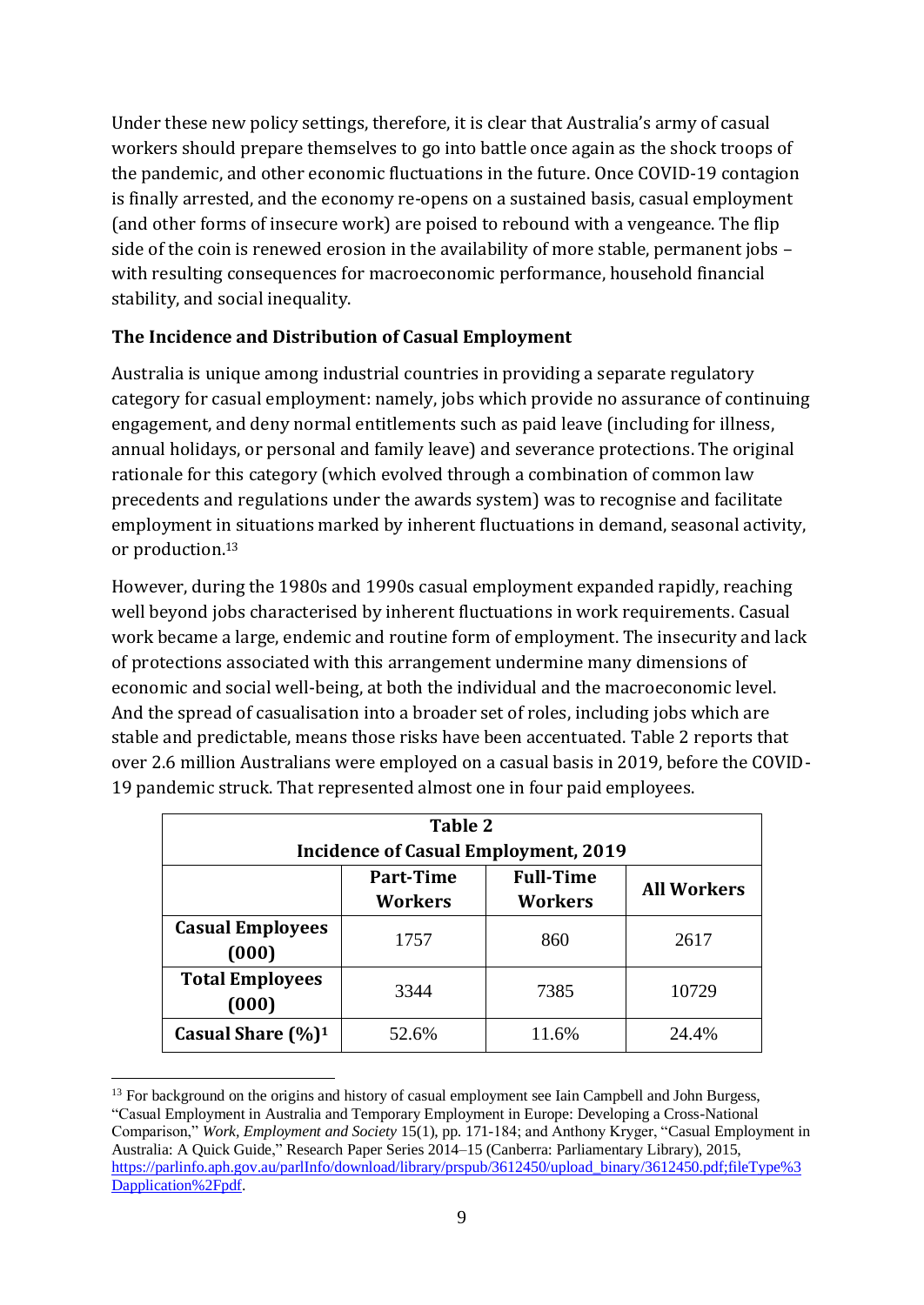Source: Author's calculations from ABS Detailed Labour Force, Table 13. 1. Share of all paid employees.

There is a strong overlap between part-time work and casual employment: over half of part-time workers in Australia are employed on a casual basis. Part-time work accounted for 31.7% of all employment in Australia in 2019. The part-time share then fell during the initial lockdowns, since part-time workers lost a disproportionate share of employment – but then rebounded quickly during the (temporary) re-opening, as employers turned to part-time, usually casual workers to support re-opening. The parttime share of total employment is twice the proportion experienced 40 years ago (see Figure 2), and Australia now has the third-highest incidence of part-time employment of any industrial country, behind only the Netherlands and Switzerland.<sup>14</sup> While some part-time work can be beneficial (especially permanent positions, with steady schedules and decent wages), many part-time jobs are very insecure and poorly paid – and a large share of part-time workers would prefer longer, more stable hours.<sup>15</sup>



**Figure 2. Part-Time Intensity, Australia, 1980-2021**

Source: Author's calculations from ABS Labour Force, Table 1.

<sup>&</sup>lt;sup>14</sup> Author's calculations from OECD Employment and Labour Market Statistics.

<sup>&</sup>lt;sup>15</sup> Survey results indicate that 53% of casual employees and 44% of part-time staff are underemployed (that is, they would prefer to work more hours). See Dan Nahum, "Work and Life in a Pandemic: An Update on Hours of Work and Unpaid Overtime Under COVID-19" (Canberra: Centre for Future Work, 2020).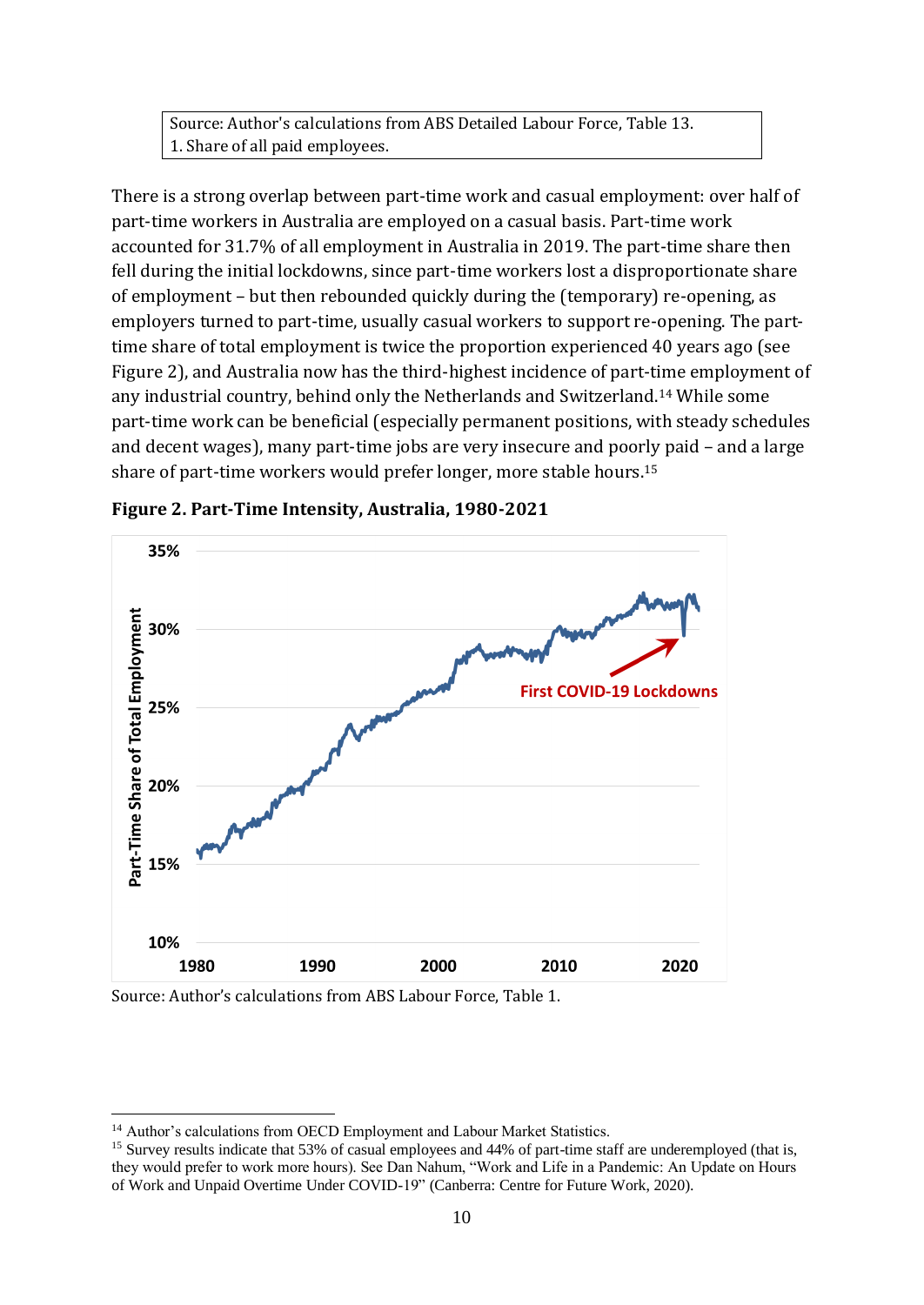Even among full-time workers, casual employment has become a normal feature of the employment landscape in Australia. Some 860,000 full-time workers were employed on a casual basis in 2019, representing close to 12% of waged full-time employment.

Casual employment is more common among women than men, reflecting the sectoral and occupational composition of female employment, and also women's disproportionate concentration in part-time jobs. In 2019 (before the pandemic hit), 26% of waged female employees in Australia were employed on a casual basis, compared to 22.5% of male employees.<sup>16</sup> Women accounted for over 53% of all casual employees, but only 48% of permanent staff (Figure 3). Casual employment arrangements thus exacerbate gender inequality in earnings and job stability.



**Figure 3. Casual Employment by Gender, Australia, 2019**

Source: Author's calculations from ABS Characteristics of Employment, Table 1b.3.

For similar reasons, casual employment is more common among young workers. Fully half of non-managerial employees under age 25 are employed on a casual basis. 21% of non-managerial employees aged 25 to 34 are in casual roles, versus 17% for those aged 35-64. Another group experiencing very high casual employment is older workers: 30% of non-managerial employees over 65 are in casual roles.<sup>17</sup>

Casual employment is particularly common in the hospitality and retail sectors. Over 60% of hospitality employees, and close to 40% of those working in retail trade, are

<sup>&</sup>lt;sup>16</sup> Author's calculations from ABS Characteristics of Employment. Keep in mind that the overall incidence of casual employment was reduced at the time of this data by the disproportionate impacts of COVID-19 lockdowns and the resulting recession on casual employment, discussed further in Part III below

<sup>&</sup>lt;sup>17</sup> All data in this paragraph from ABS Employee Earnings and Hours, Data Cube 4, Table 4.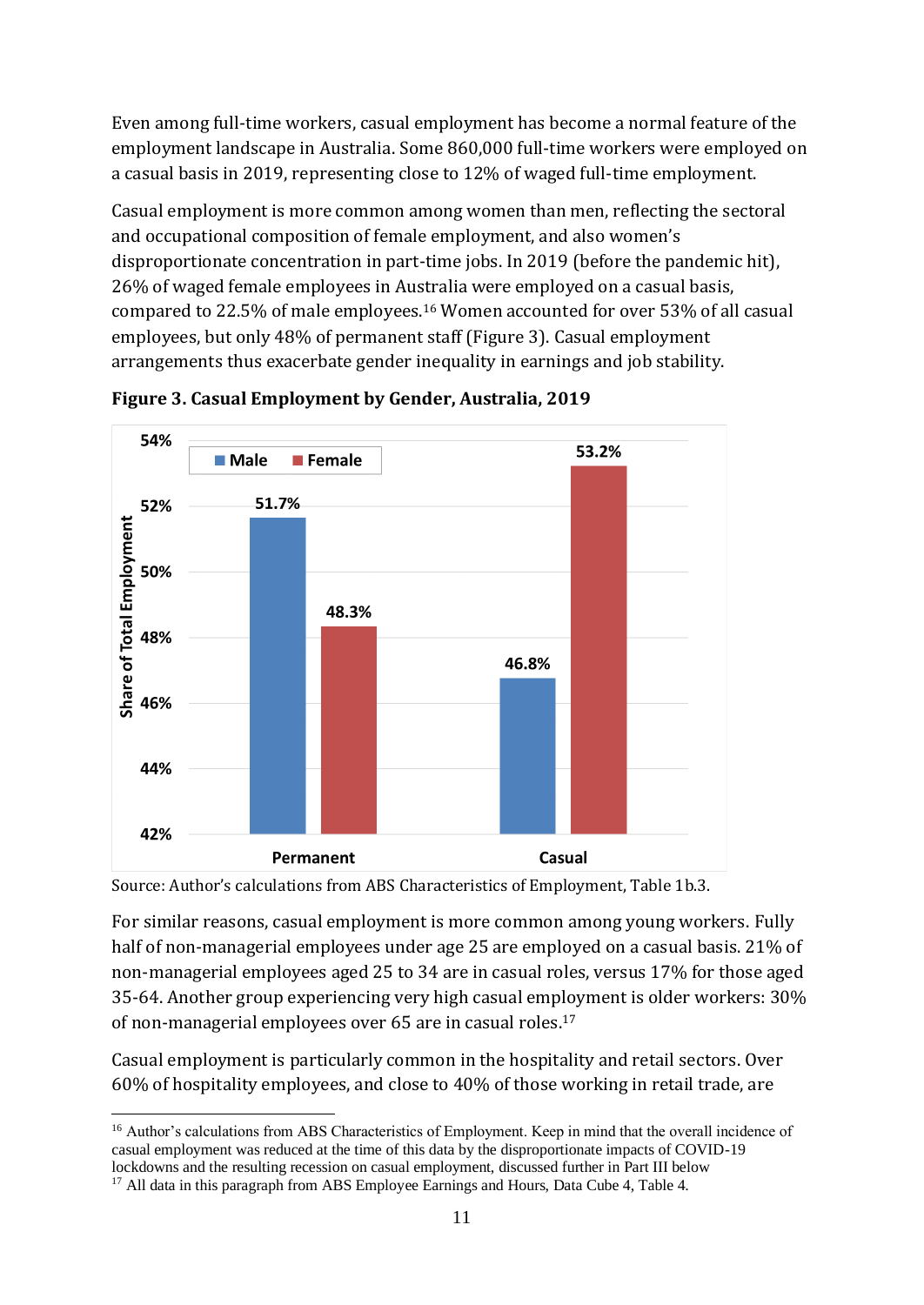employed on a casual basis.<sup>18</sup> Other industries with very high rates of casual employment include agriculture, arts and entertainment, and administrative services. But casual employment has become a common practice across the economy, including in sectors with more stable patterns of production and sales. Other seectors with elevated levels of casual employment include construction, transportation, education, and health care.

Similarly, a majority of casual employees (about 60% as of 2019) have held their present jobs for over one year.<sup>19</sup> This reinforces the conclusion that casual employment arrangements are now widely used in longer-term and more stable positions, not just jobs with inherently uncertain and fluctuating conditions of demand and production.

The incidence of casual employment varies across states, reflecting different sectoral compositions of employment and different employment practices. Table 3 indicates that in August 2020 (most recent data), the incidence of casual employment was highest in Tasmania (representing 26.7% of all waged employees), and lowest in the ACT (18.6%).

| Table 3                                                                                                            |                          |  |  |
|--------------------------------------------------------------------------------------------------------------------|--------------------------|--|--|
| <b>Incidence of Casual Employment by State</b>                                                                     |                          |  |  |
| <b>August 2020</b>                                                                                                 |                          |  |  |
| <b>State</b>                                                                                                       | <b>Casual Employment</b> |  |  |
|                                                                                                                    | as Share All Employees   |  |  |
| New South Wales                                                                                                    | 21.4%                    |  |  |
| Victoria                                                                                                           | 18.8%                    |  |  |
| Queensland                                                                                                         | 24.2%                    |  |  |
| South Australia                                                                                                    | 25.3%                    |  |  |
| Western Australia                                                                                                  | 24.3%                    |  |  |
| Tasmania                                                                                                           | 26.7%                    |  |  |
| Northern Territory                                                                                                 | 21.6%                    |  |  |
| Australian Capital<br>18.6%                                                                                        |                          |  |  |
| Territory                                                                                                          |                          |  |  |
| Australia Average <sup>1</sup>                                                                                     | 21.9%                    |  |  |
| Source, Author's calculations from ABS Characteristics of                                                          |                          |  |  |
| Employment.                                                                                                        |                          |  |  |
| 1. National average share differs from the share reported in<br>Table 2 above due to differences in sample period. |                          |  |  |

<sup>&</sup>lt;sup>18</sup> Author's calculations from ABS Detailed Labour Force, Data Cube EQ05.

<sup>&</sup>lt;sup>19</sup> See Geoff Gilfillian, "COVID-19: Impacts on Casual Workers in Australia: A Statistical Snapshot," Research Paper Series, 2019–20, Parliamentary Library,

https://parlinfo.aph.gov.au/parlInfo/download/library/prspub/7262636/upload\_binary/7262636.pdf.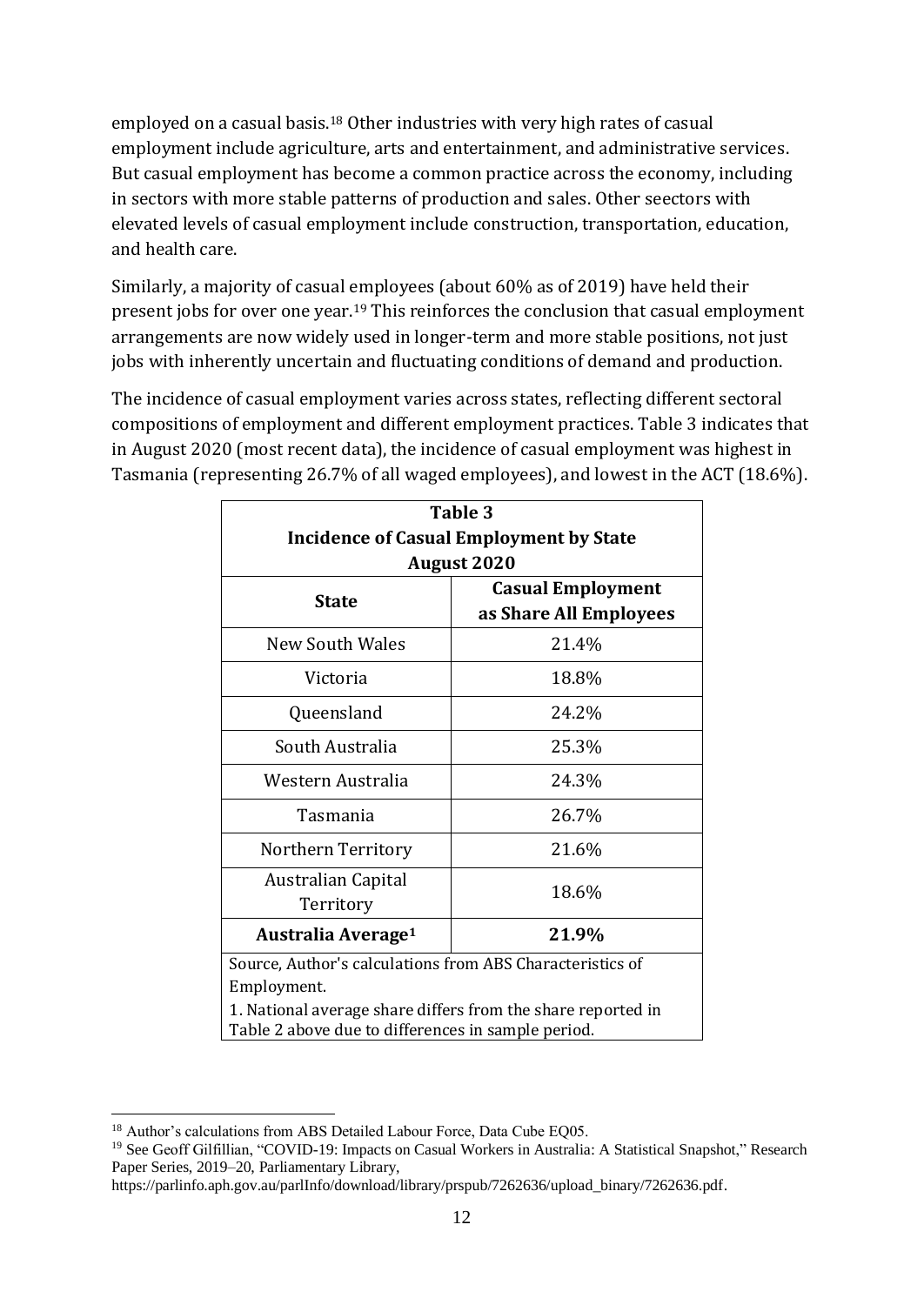The incidence of casual employment more than doubled as a share of total waged employment in the 1980s and 1990s, rising sharply following two painful recessions and subsequent periods of sustained high unemployment. By the early 2000s casual employment reached 25% of total waged employment. Since then, casual employment has fluctuated around one-quarter of total waged employment: typically rising during periods of macroeconomic weakness, and falling when unemployment is lower (and workers must be enticed with more predictable employment arrangements). During the strong labour market conditions which accompanied the resource-led expansion of the early 2010s, for example, casual work became less prevalent (falling to 23.6% of total waged employment nationwide in  $2012^{20}$ ). As the economy slowed after 2013, wage growth decelerated, and unemployment grew, and there was a corresponding resurgence in casual work – which again reached over 25% of total employees in 2016 and 2017. As discussed above, the ratio of casual employment dropped during the initial months of the COVID-19 pandemic, since casual workers experienced a disproportionate share of pandemic job losses. The casual share rebounded rapidly to traditional levels in the intervening (short-lived) recovery. Reinforced by new legal certainty for employers, the intensity of casual work will regain and perhaps exceed historical peaks when the Australian economy eventually recovers from the pandemic.

# **Casual Employment and Other Forms of Insecure Work**

The traditional employment relationship, based on full-time waged work with normal entitlements such as paid leave and superannuation, has eroded in recent years, and various forms of insecure or non-standard work have become more predominant. Casual employment is just one of many forms of insecure or non-standard employment, and the problems associated with casual employment are magnified by the broader phenomenon of growing insecurity and precarity in employment. Other forms of insecure work include most part-time jobs, labour-hire and other temporary positions, many contractors, most self-employment (especially sole-traders with no employees and/or operating without incorporation), and (more recently) workers in the ondemand or 'gig' economy.

The steady growth of insecure work in these varied forms reflects efforts by employers to shift the costs and risks associated with fluctuations in their business onto the backs of their workers. Being able to access labour as a just-in-time, fully flexible input, with few if any obligations to provide ongoing employment, secure incomes, or normal entitlements, has encouraged employers to expand the full range of these insecure employment practices.

In the face of the expansion of all forms of insecure work, a shrinking share of Australian workers enjoy the security and entitlements that were traditionally provided by stable, waged employment. By 2019, before the COVID-19 pandemic, only 50.6% of formally employed Australians worked in a permanent full-time waged job with paid leave

<sup>20</sup> Author's calculations from ABS Labour Market Statistics.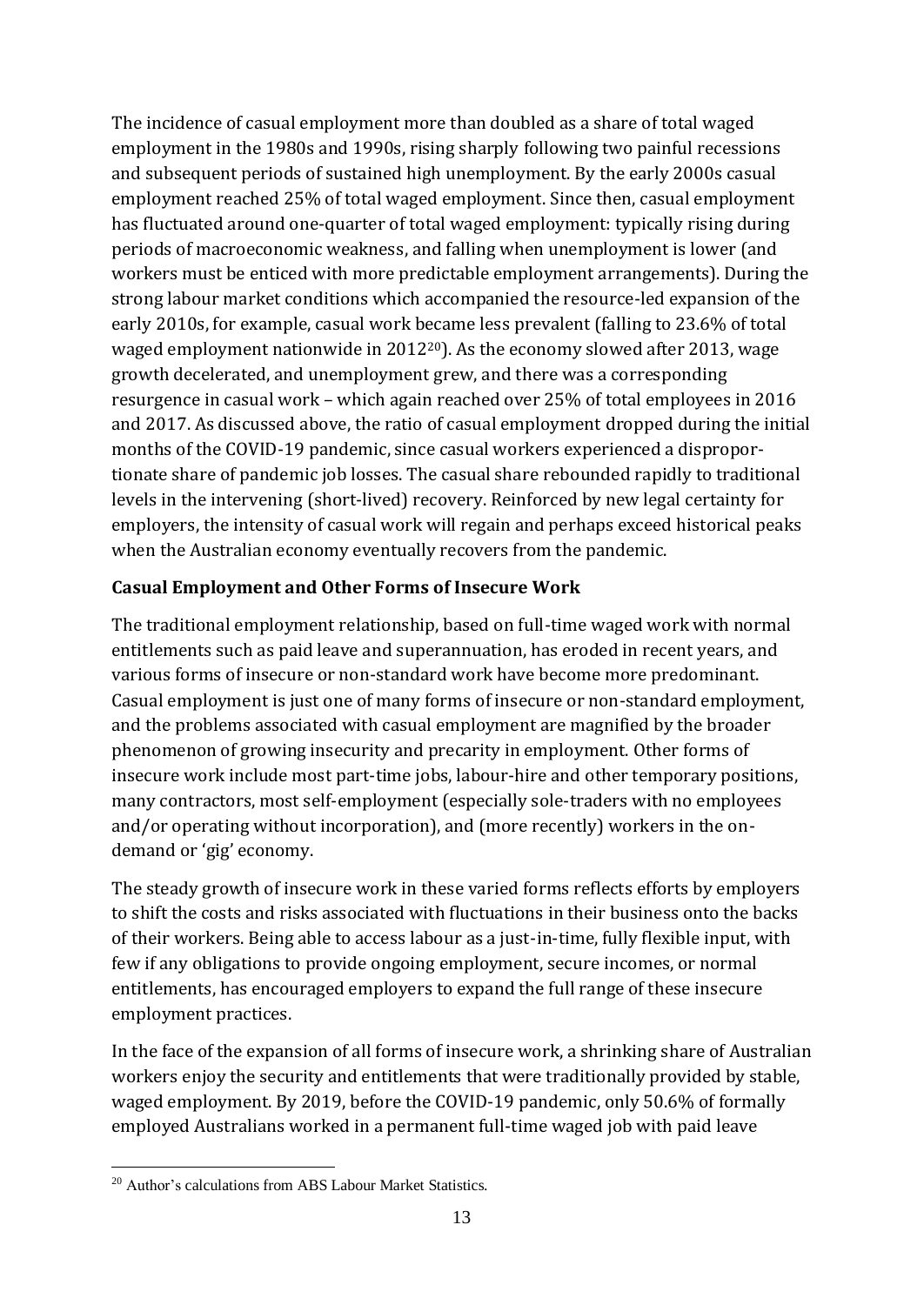entitlements.<sup>21</sup> That represents a dramatic erosion in the standard employment relationship over the past generation. In the initial postwar decades, in contrast, the strong majority of employed Australians (close to 70%) worked in full-time paid jobs with normal entitlements. Casual and part-time work was relatively rare. That core security in employment arrangements underpinned steady progress in living standards and social well-being. In contrast, the growing precarity of employment experienced along many dimensions over the past generation has contributed to insecurity, inequality, and family and social stress.

Figure 4 illustrates the composition of overall employment activity in 2019 – highlighting the contrast between the shrinking share of traditional 'standard' employment, and various forms of insecure or non-standard work. Barely half of formally employed Australians held a permanent full-time waged job with entitlements. And if we include the growing numbers of on-demand or 'gig' workers (many of whom are not counted in conventional employment statistics), then that proportion falls even further.



**Figure 4. Standard and Non-Standard Employment (millions), Australia, 2019**

Source: Author's calculations from ABS Detailed Labour Force, Table 13; Labour Force, Table 1; and Macdonald et al. (2019).

Data on the prevalence of on-demand or gig work is incomplete and uncertain, so the employment share for gig illustrated in Figure 4 must be interpreted as an estimate only. The first detailed survey of on-demand employment in Australia was conducted

<sup>&</sup>lt;sup>21</sup> Author's calculations from ABS, Labour Force Australia, Detailed, Table EQ04.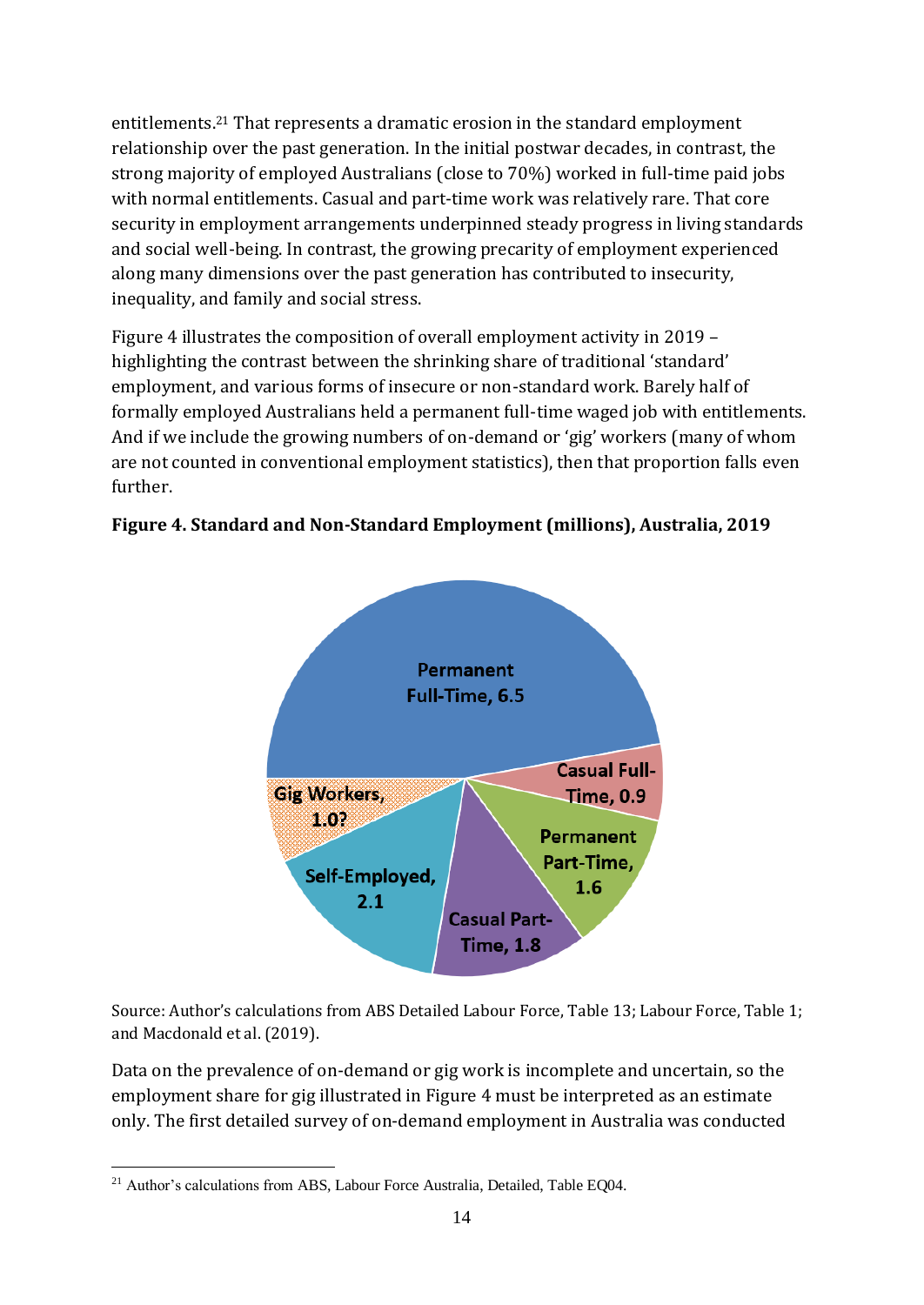for the recent Victorian parliamentary inquiry into on-demand work. <sup>22</sup> It found that 7% of adult Australians (or around 1 million people) had earned income through some form on-demand work in the previous 12 months. Some of those workers will also have been performing other paid work at the same time; and some gig workers (but not all) are captured in conventional employment data (usually as self-employed). Nevertheless, gig work constitutes another important and growing dimension of insecure work in the Australian labour market. And as Figure 4 indicates, it has contributed to a further erosion of the traditional employment norm, further undermining the prevalence of permanent, full-time work with normal entitlements.

#### **Insecure Work and Wage Stagnation**

For many reasons, the expansion of casual employment and other insecure work has been a key factor behind the unprecedented stagnation of Australian wages in recent years. Even before the pandemic hit, wages had been growing more slowly than any previous period in postwar history. Since 2013, nominal wage growth (measured by the ABS Wage Price Index) has averaged just 2.0% per year – barely half its traditional pace. That's been barely sufficient to keep pace with inflation, and hence real wages have hardly changed at all over that 8-year period. The severe disruptions to employment caused by the COVID-19 pandemic suppressed wage growth even further, to new lows: just 1.4% (year over year) in mid-2020, with no significant recovery since then (see Figure 5).

### **Figure 5. Nominal Wage Growth, Australia, 2000-2021**

<sup>22</sup> See Paula Macdonald, et al., *Digital Platform Work in Australia: Prevalence, Nature and Impact* (Melbourne: Victorian Department of Premier and Cabinet, 2019), [https://s3.ap-southeast-](https://s3.ap-southeast-2.amazonaws.com/hdp.au.prod.app.vic-engage.files/7315/9254/1260/Digital_Platform_Work_in_Australia_-_Prevalence_Nature_and_Impact_-_November_2019.pdf)[2.amazonaws.com/hdp.au.prod.app.vic-engage.files/7315/9254/1260/Digital\\_Platform\\_Work\\_in\\_Australia\\_-](https://s3.ap-southeast-2.amazonaws.com/hdp.au.prod.app.vic-engage.files/7315/9254/1260/Digital_Platform_Work_in_Australia_-_Prevalence_Nature_and_Impact_-_November_2019.pdf)

[\\_Prevalence\\_Nature\\_and\\_Impact\\_-\\_November\\_2019.pdf.](https://s3.ap-southeast-2.amazonaws.com/hdp.au.prod.app.vic-engage.files/7315/9254/1260/Digital_Platform_Work_in_Australia_-_Prevalence_Nature_and_Impact_-_November_2019.pdf)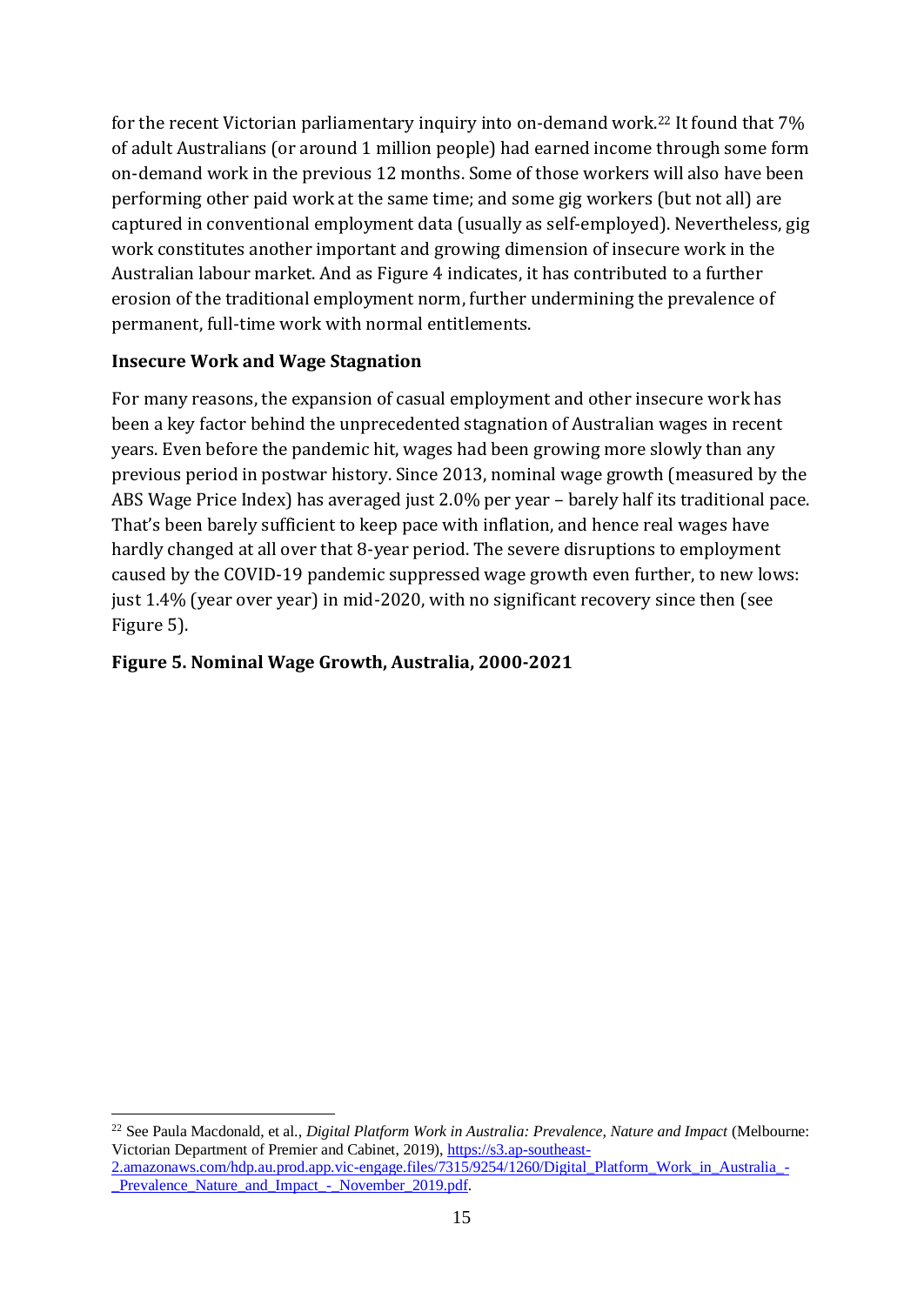

Source: Author's calculation from ABS Wage Price Index, Table 1.

The unprecedented wage stagnation of the past eight years obviously cannot be blamed on the COVID-19 pandemic, and reflects the impact of numerous structural problems in Australia's labour market. These include the erosion of collective bargaining (especially in private sector workplaces), $23$  wage caps and freezes imposed on public sector workers, and high levels of underemployment. But there is little doubt the growing prevalence of insecure work arrangements has also undermined wage growth.

Workers in casual and other insecure roles have little capacity to demand improved wages from their employers, since their tenure is so uncertain – and they can have their hours cut, or be dismissed entirely, without notice or compensation. Precarious employment also makes it difficult for workers to take part in industrial organising. For example, just 4% of workers in casual jobs belong to a union, compared with 14% of employees overall.<sup>24</sup> Where employment is insecure, it is also difficult for workers to report 'wage theft' and other unfair or illegal practices. The longer-run career and earnings trajectories of workers with interruptions in tenure (common in many casual positions) are suppressed relative to those with more job stability.

| Table 4                                                         |           |        |                       |
|-----------------------------------------------------------------|-----------|--------|-----------------------|
| Median Earnings for Permanent and Casual Employees, August 2020 |           |        |                       |
|                                                                 | Permanent | Casual | <b>Casual Penalty</b> |

<sup>&</sup>lt;sup>23</sup> Data on the declining share of private sector workers covered by current enterprise agreements is provided in Alison Pennington, *On the Brink: The Erosion of Enterprise Agreement Coverage in Australia's Private Sector* (Canberra: Centre for Future Work, 2018).

<sup>&</sup>lt;sup>24</sup> From ABS, Trade Union Membership.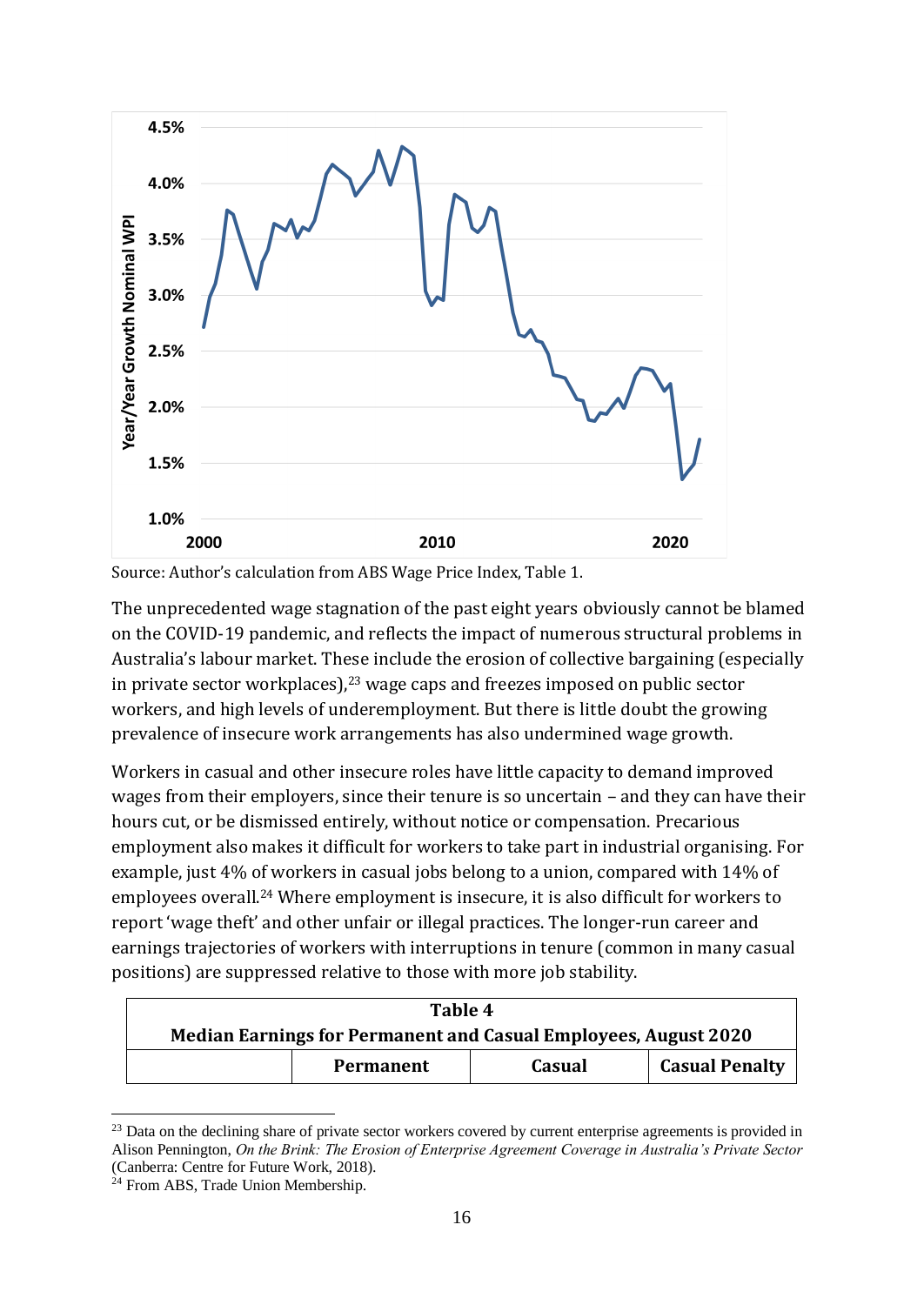| <b>All Employees</b>                                                 |         |         |          |  |
|----------------------------------------------------------------------|---------|---------|----------|--|
| <b>Hourly Wage</b>                                                   | \$38.56 | \$28.47 | $-26.2%$ |  |
| <b>Weekly Earnings</b>                                               | \$1300  | \$624   | $-52.0%$ |  |
| <b>Males</b>                                                         |         |         |          |  |
| <b>Hourly Wage</b>                                                   | \$39.75 | \$28.00 | $-29.6%$ |  |
| <b>Weekly Earnings</b>                                               | \$1490  | \$750   | $-49.7%$ |  |
| <b>Females</b>                                                       |         |         |          |  |
| <b>Hourly Wage</b>                                                   | \$37.50 | \$28.85 | $-23.1%$ |  |
| <b>Weekly Earnings</b>                                               | \$1150  | \$571   | $-50.4%$ |  |
| Soure: Author's calculations from ABS Characteristics of Employment. |         |         |          |  |

Despite the existence of provisions in many Modern Awards that workers on casual engagement are to be paid a casual loading over and above the base rate for their classification, the reality is that casual employees earn significantly less than permanent staff on an average basis. Table 4 summarises median earnings (on both an hourly and weekly basis) for casual and permanent employees, as of August 2020 (most recent data). Median hourly wages for casual employees were 26% lower in August 2020 than for permanent employees – almost the mirror image of the purported 25% casual loading premium that is prescribed in many Modern Awards. The wage penalty imposed on casual workers is larger for men (almost 30%) than for women (23%), even though casual work is less common among men. The earnings penalty on casual workers is compounded when measured on a weekly basis, due to inadequate hours of work experienced by most casual staff. Median weekly earnings are only half as high among casual employees as compared to permanent employees, and there is little difference in that penalty across genders. Of course, many factors contribute to the earnings gap between casual and permanent staff (including industry, occupation, and tenure), but the harsh reality is clear: casual workers, on average, earn far less than permanent staff, and that negative outcome is only accentuated by their lack of job security and normal leave entitlements.

The lower earnings received by workers in casual positions seems at odds with the established practice of paying casual loading under many Modern Awards. Several factors explain the contrast between the supposed extra loading paid to casual workers, and the reality that they receive median weekly earnings half those of permanent staff. Research indicates that in practice, only half or fewer casual workers are actually paid their full casual loading, reflecting lack of information or enforcement of loading requirements among employers.<sup>25</sup> Indeed, ABS data indicates that over one-third of

<sup>&</sup>lt;sup>25</sup> See David Peetz, Submission to the Senate Inquiry Into the Fair Work Amendment (Supporting Australia's Jobs and Economic Recovery) Bill 2020, Griffith Business School, Griffith University, 2020.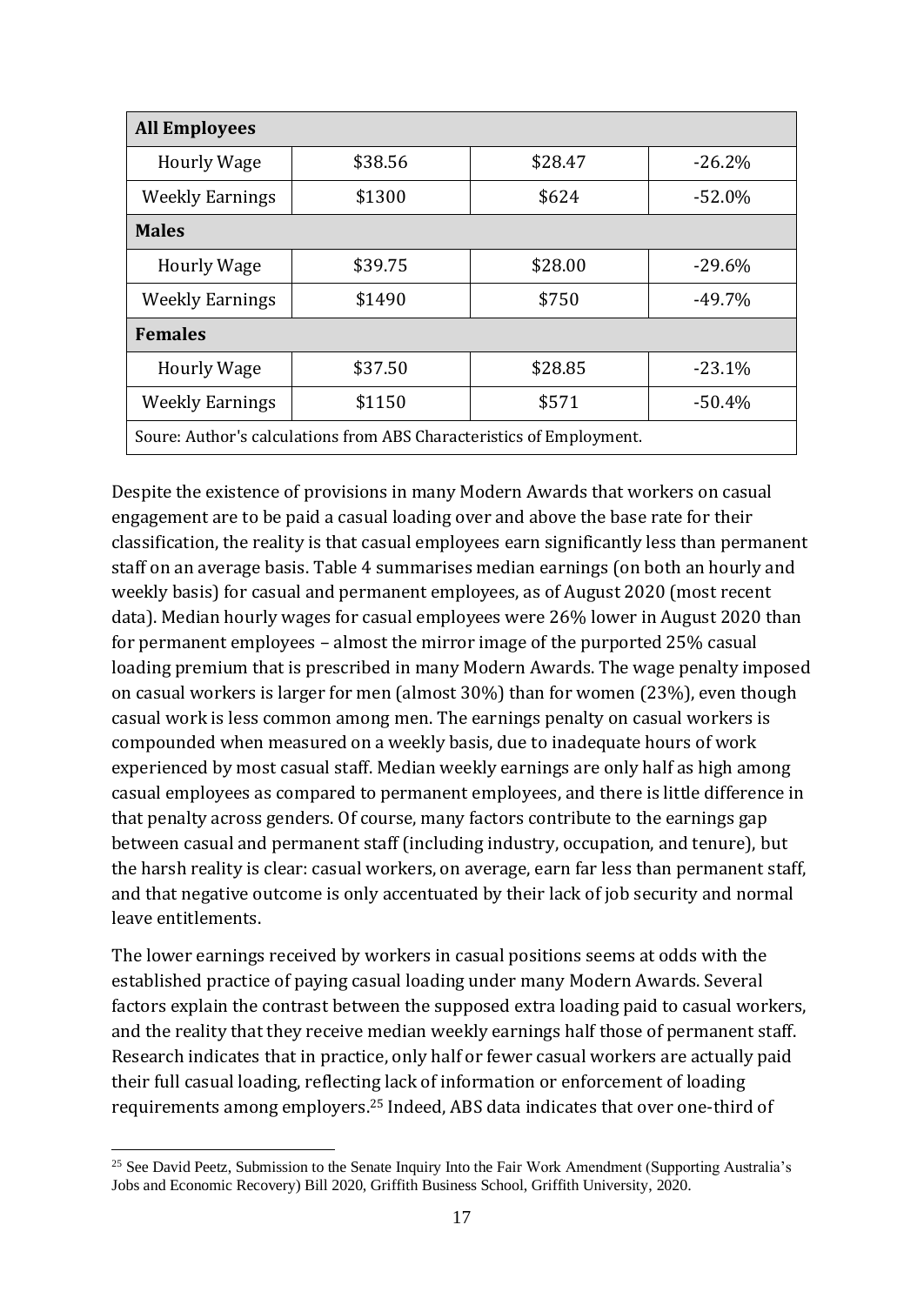casual employees report not receiving any casual loading at all.<sup>26</sup> Even when loading is paid, the baseline wage against which it is calculated can be subject to manipulation by employers; permanent staff are more likely to be assigned to higher wage categories, negating the supposed 'compensation' provided to casual workers by the loading. Perhaps the most important explanation for the effective wage penalty endured by casual workers is their lack of access to promotion and advancement opportunities, which would allow them to work their way into more senior and better compensated positions. In this regard, the long-term engagement of workers in casual positions inhibits their lifetime earnings potential by an even greater degree than indicated in Table 4. Moreover, the wage penalty incurred on casual staff is amplified by the corresponding loss of superannuation contributions on those foregone wages, which imposes a cumulating penalty on their retirement savings and post-retirement incomes.

The reality that workers in casual jobs typically earn much less than those in permanent positions sheds additional light on the ineffectiveness of new casual conversion provisions in the Fair Work Act. We have shown above that most casual workers will receive no opportunity to convert to permanent employment, as a result of numerous restrictions and exemptions in the new procedures. But even those who do qualify for an offer of permanent work, will face an additional financial burden to accepting it. Average wages are much lower for workers in casual positions. The assumption that they earn an 'extra' loading (25% in many cases) is contradicted by the reality that permanent staff are generally assigned to higher categories of pay, and have access to more career advancement opportunities; moreover, non-enforcement of casual loading is endemic. But this negative relationship between casual work and wages is not symmetrical: even if casual workers earn less than permanent counterparts, they will in most cases face a pay cut (through the loss of their *apparent* loading) if they request conversion to permanent status. This constitutes another effective barrier to conversion to permanent status, and will further ensure that casual work becomes more common under the new legislation, not less.

The negative impacts of casual employment on the level and stability of wages and salaries also have repercussions for Australia's macroeconomic performance. According to most recent data, household consumer spending constitutes 52% of Australia's total GDP – far and away the largest single component of national expenditure.<sup>27</sup> And wages and salaries constitute two-thirds of household primary income. So the long-term and cumulating penalty imposed on Australian households by the overuse of casual employment (even in jobs with relatively predictable and stable work schedules) significantly undermines consumer spending, aggregate demand conditions, and economic and employment growth.

The potential scale of this penalty on economy-wide consumer spending can be broadly estimated from the wage data presented in Table 4 above. If Australia's 2.6 million

<sup>26</sup> See Australian Council of Trade Unions (2018) *The Myth of the Casual Wage Premium*, p.4.

<sup>&</sup>lt;sup>27</sup> Author's calculations from ABS National Accounts.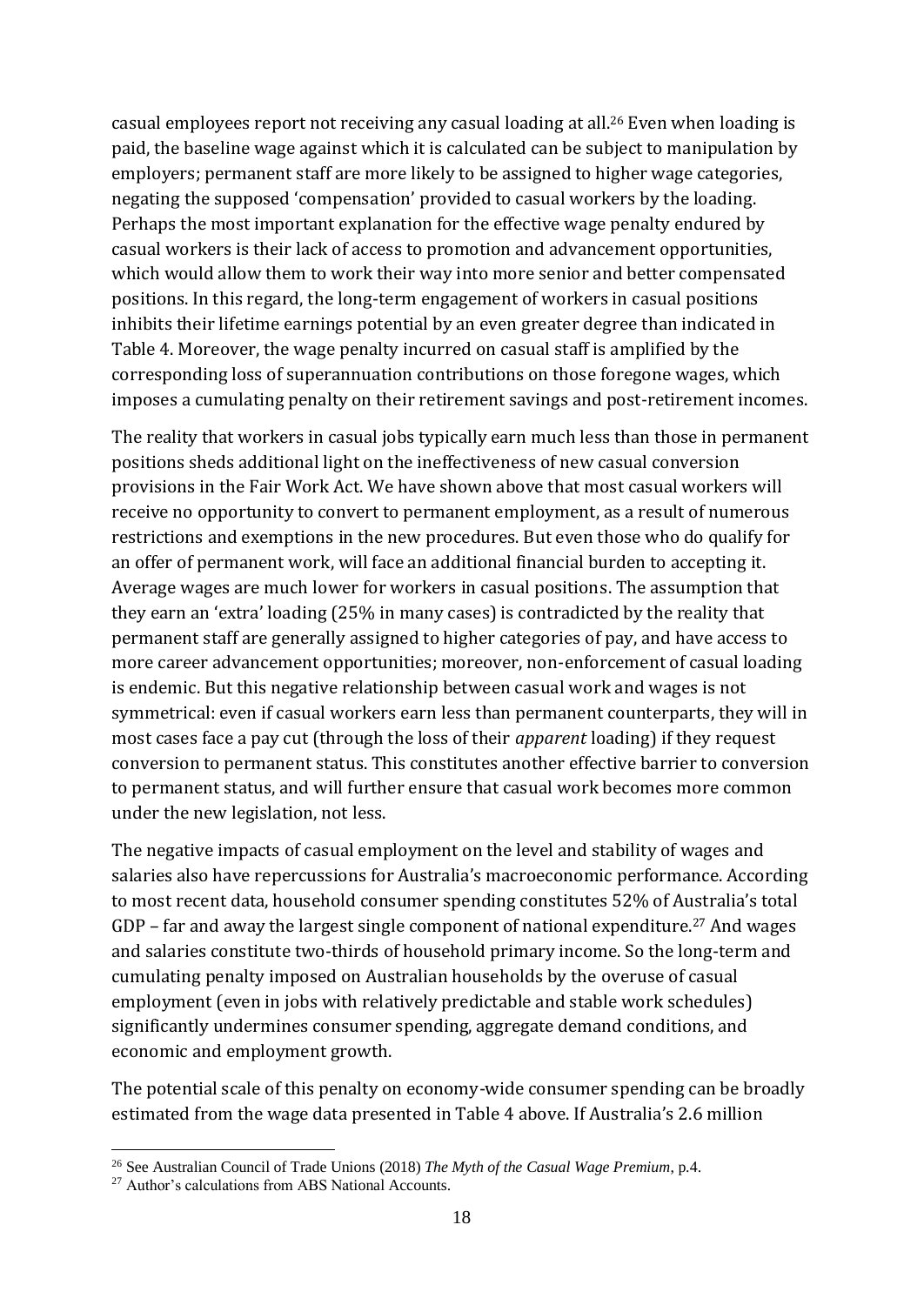casual employees were paid median hourly wages equal to those received by their permanent counterparts (resulting in an effective \$10 per hour, or one-third, increase in their compensation), the increment in total wage payments (across the roughly 3 billion hours of work performed by casual staff in the last 12 months) would produce a boost in wage income of \$30 billion per year, most of which would be promptly reinjected into the economy in the form of increased consumer spending.<sup>28</sup> That would represent an increase in aggregate wages paid across the total economy of about 3.5%.

At a moment when Australia's macroeconomy is heavily reliant on the willingness and ability of domestic households to expand consumer spending, reducing the incidence of casual employment (and replacing those jobs with more stable and better-compensated permanent positions) would have an important and positive impact on continued economic recovery.

<sup>&</sup>lt;sup>28</sup> Because wages for workers in casual and other forms of insecure work are relatively low, their marginal income tax rates are low, and their propensity to spend out of incremental income is very high. Thus there is a strong transmission of increased wage income into new spending, accelerating the resulting benefits for macroeconomic performance.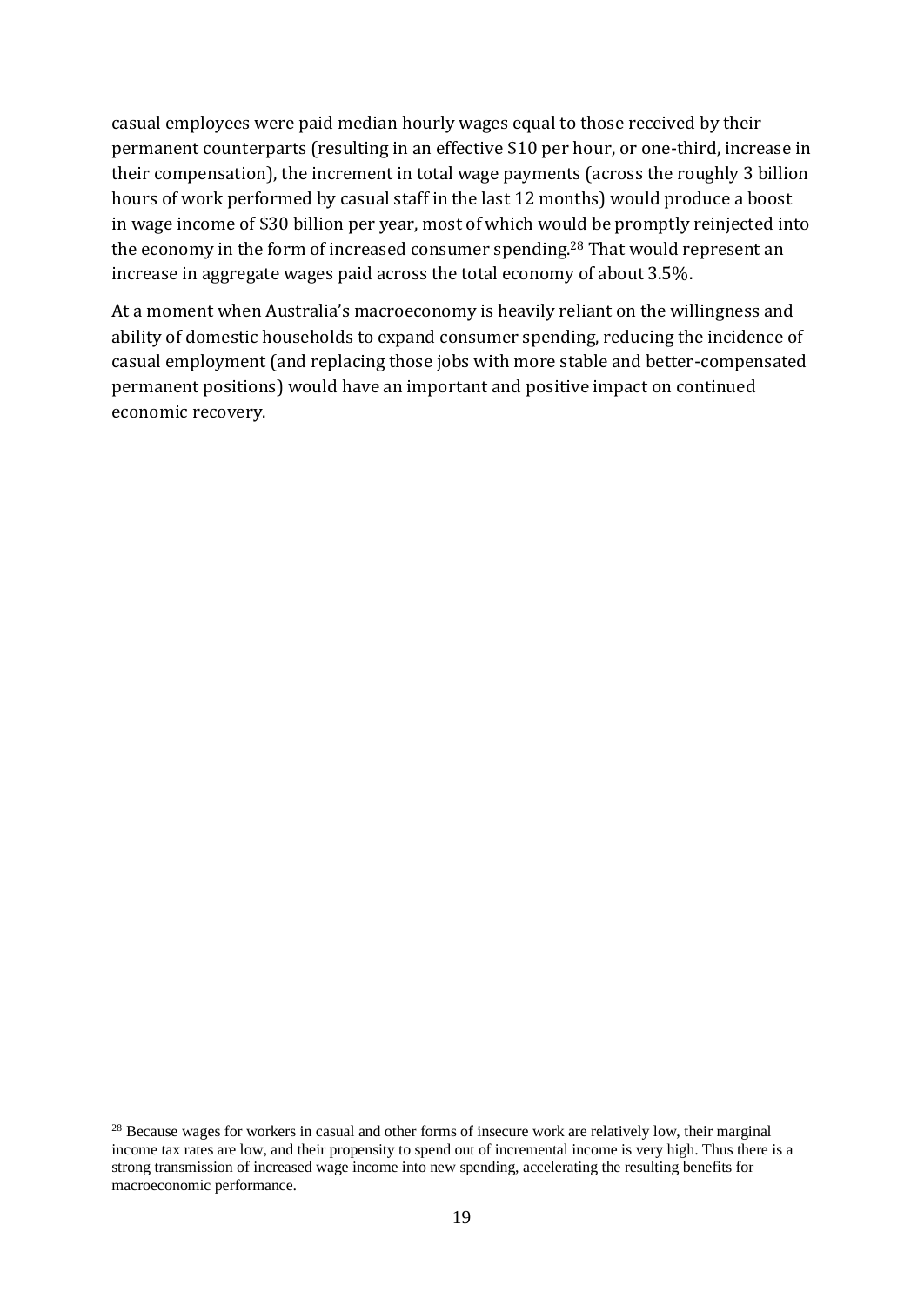#### **Other Economic and Social Consequences of Insecure Work**

In addition to these negative macroeconomic effects, the overuse of casual and other forms of insecure work also results in other harmful impacts for economic, financial, and social conditions in Australia. 29

For individuals and households, the insecurity associated with casual employment results in enhanced precarity of household incomes and financial stability. Casual employees cannot typically attain mortgage financing for property purchases and other major family investments. This inhibits the accumulation of assets (including owning a home) among households dependent on earnings from casual employment. This in turn produces numerous other consequences, at both the individual and macroeconomic levels.<sup>30</sup> Reduced home ownership is associated with greater precarity in living arrangements, greater risk of homelessness, family instability, and criminality. These consequences, in turn, impose significant broader fiscal and social costs on the rest of society.

The lack of paid sick leave benefits for casual employees is an especially dangerous sideeffect of casual and insecure employment. Casual employees do not receive pay when they are unable to attend work because of illness experienced by them or their dependents, or exposure to disease (like COVID-19). The same is true for most workers in various contracting, self-employed, and 'gig' positions. If workers take unpaid sick leave anyway, they experience a painful and unjust financial penalty. But many workers in this situation will feel financially compelled to attend work anyway. This imposes costs and risks on themselves (including failing to properly care for illnesses from the beginning, potentially exacerbating health conditions subsequently), their colleagues (who are exposed to avoidable risks of contagion), their customers, and indeed public health. The intolerable consequences of workers in insecure jobs who kept working despite exposure to COVID-19 (in infamous cases including hotel security, removalists, aged care, restaurants, and hospitals) have reminded Australians that providing all workers with the financial capacity to stay home when they need to is a matter of utmost priority – in fighting this pandemic, and preparing for future public health challenges. Research confirms that the phenomenon of 'presenteeism' among workers

 $29$  For overviews of the multidimensional consequences of insecure work, see: Lives on Hold: Unlocking the Potential of the Australian Workforce – Report of the Independent Inquiry into Insecure Work in Australia, (Melbourne: ACTU, 2012); and Tanya Carney and Jim Stanford, "The Dimensions of Insecure Work: A Factbook" (Canberra: Centre for Future Work, 2018).

<sup>&</sup>lt;sup>30</sup> More evidence on the negative impacts of casual employment and other forms of insecure work in Australia on family stability, financial resilience, future earnings growth, and other outcomes is provided by Hernand Cuerno and Jenny Chesters, "The [Im]Possibility of Planning a Future: How Prolonged Precarious Employment During Transitions Affects the Lives of Young Australians," *Labour and Industry*, 2019; Iain Campbell, "An Historical Perspective on Insecure Work in Australia," *Queensland Journal of Labour History* 16, pp. 6-24, 2013; and Marcus Banks and Dina Bowman, "Bad Timing: The Temporal Dimensions of Economic Insecurity," *Critical Sociology* 45(4-5), pp. 511-525.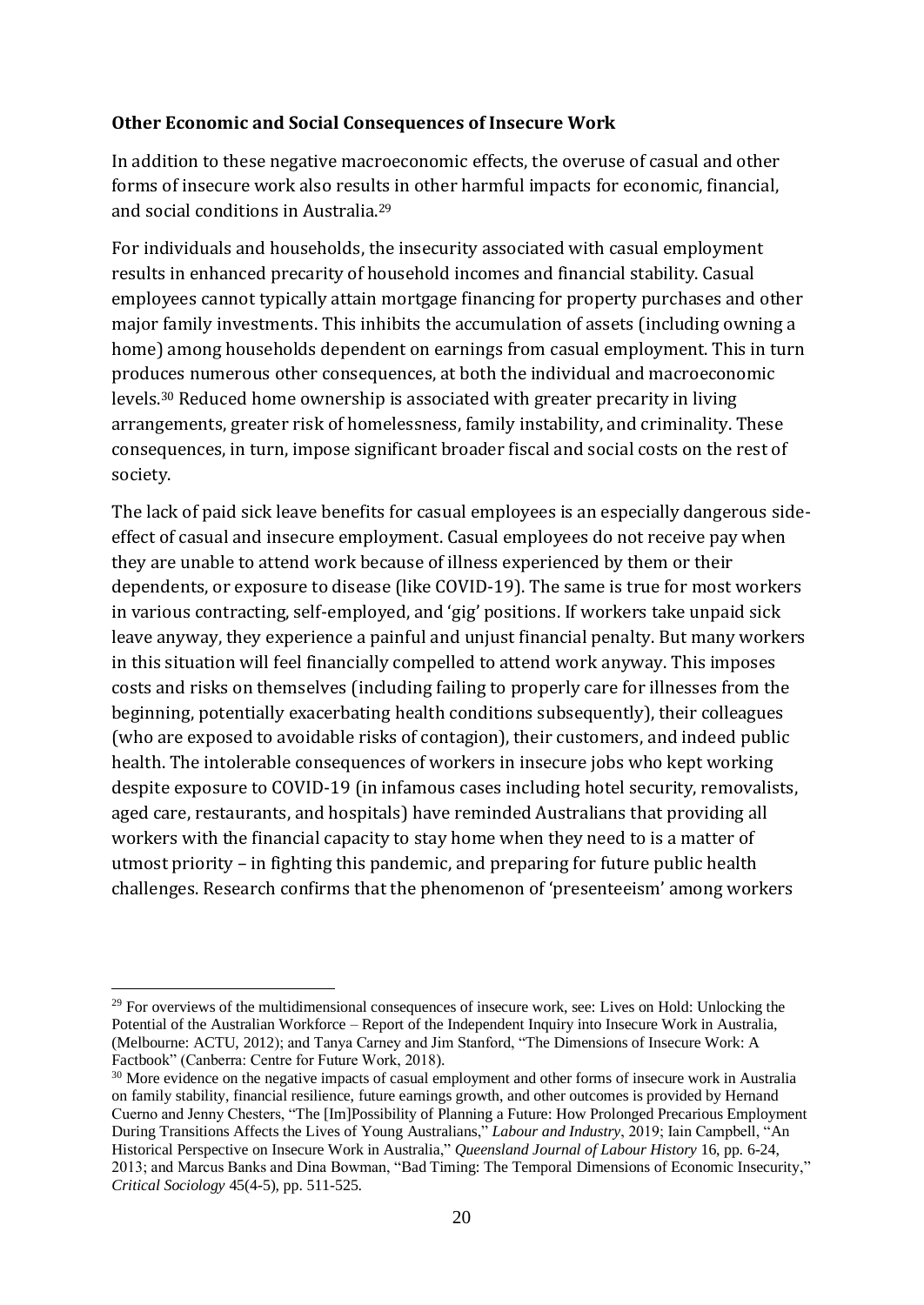who attend work despite illness imposes significant costs on productivity, morale, and financial performance.<sup>31</sup>

The prevalence of insecure work also undermines occupational health and safety outcomes in workplaces, for several reasons:<sup>32</sup> inadequate training and orientation programs for temporary or casual workers; fear of reprisals for speaking out about safety concerns; lack of access to regular OHS consultation processes; and frequent job changes.

Another important broader consequence of insecure work is its relationship to greater risks of sexual harassment and violence in the workplace, and family and domestic violence at home. Evidence compiled by the recent Sexual Harassment National Inquiry indicates that workers in insecure jobs are more vulnerable to sexual harassment and violence at work, because of their lack of confidence and support to report abuse (given the possibility that doing so may jeopardise their employment). <sup>33</sup> Similarly, workers in casual and insecure jobs have less resources and financial capacity to successfully address family and domestic violence and abuse in their own homes. They are less likely to have access to paid FDV leave programs, workplace counselling and EAP programs, and other supports. And their low and unstable incomes leave them all the more susceptible to financial pressure wielded by abusers to keep them trapped in violent or abusive situations.

#### **Conclusion**

Whether on the way down, or on the way up, the dramatic economic fluctuations experienced during the COVID-19 pandemic have highlighted the vulnerability faced by workers in non-standard jobs (including casual work), and accelerated the general structural trend toward insecure work. The brunt of the employment downturn associated with both waves of COVID-19 lockdowns was borne by workers in various forms of insecure work: casual jobs, part-time positions, and other very insecure jobs (including precarious forms of self-employment and gigs). Even when the labour force (temporarily) regained some of the ground it lost in the initial stages of the pandemic, employment was restructured again to reflect an even more intense degree of insecurity. Most new work (while it lasted) was concentrated in casual jobs, part-time

<sup>&</sup>lt;sup>31</sup> Recent research on this topic is usefully surveyed and summarised by Jesse Kigozi et al., "The Estimation and Inclusion of Presenteeism Costs in Applied Economic Evaluation: A Systematic Review," *Value in Health* 20(3), pp. 496-506, 2017.

<sup>&</sup>lt;sup>32</sup> Published research confirming the correlation between insecure work and greater OHS risks includes: Richard Johnstone and Michael Quinlan, "The OHS regulatory challenges posed by agency workers: evidence from Australia," *Employee Relations* 28(3), 2006, pp. 273-289; Michael Quinlan, Phillip Bohle and Olivia Rawlings-Way, "Health and safety of homecare workers engaged by temporary employment agencies," *Journal of Industrial Relations* 47(1), 2015, pp. 93-116; and the *Victorian Inquiry into the Labour Hire Industry and Insecure Work Final Report* (Melbourne: Department of Economic Development, Jobs, Transport and Resources, 2016).

<sup>33</sup> See Australian Human Rights Commission, *Respect@Work: National Inquiry into Sexual Harassment in Australian Workplaces* (Canberra: AHRC, 2020), p. 198, p. 236, and elsewhere.